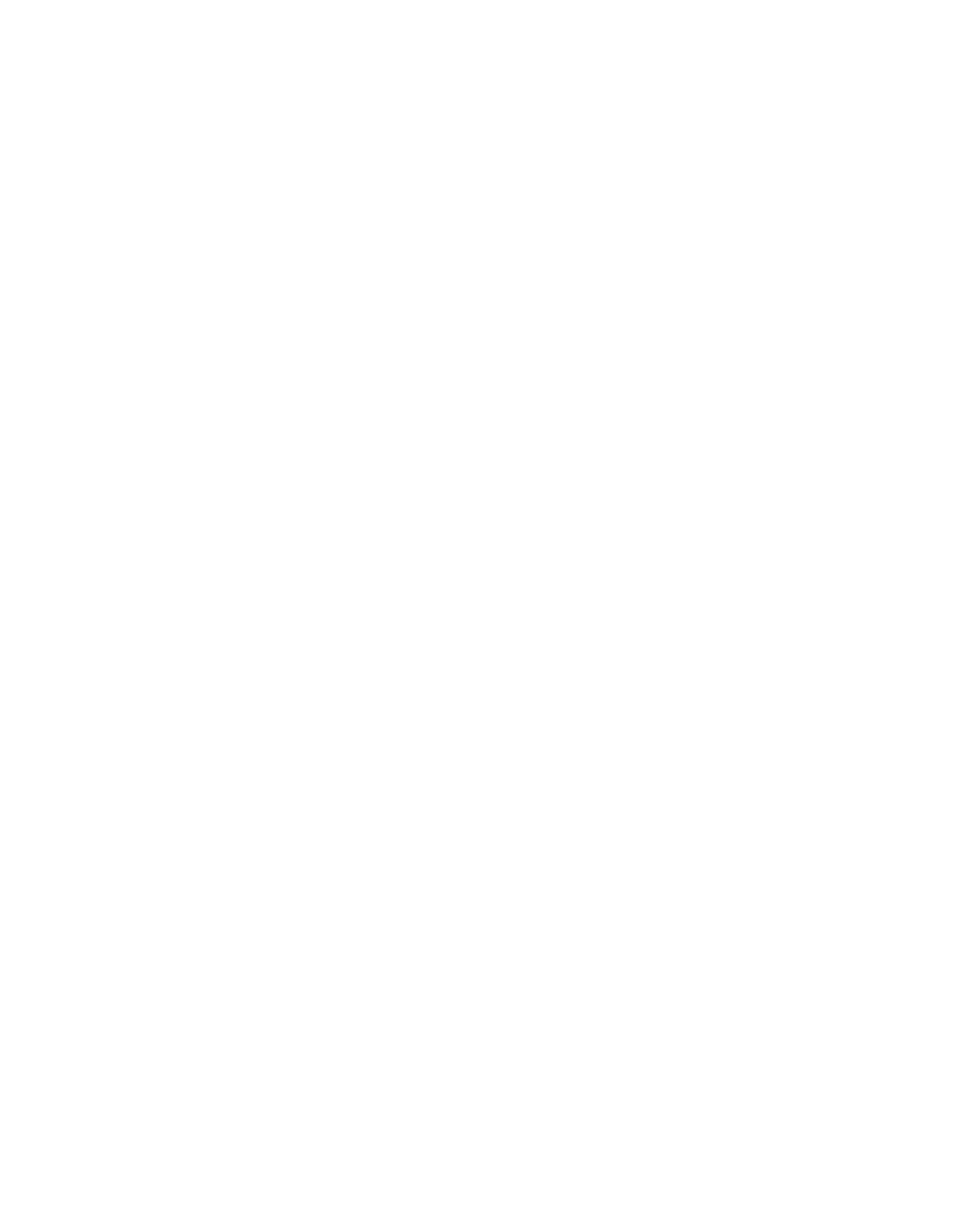**Financial Statements** 

Year ended March 31, 2019

### Page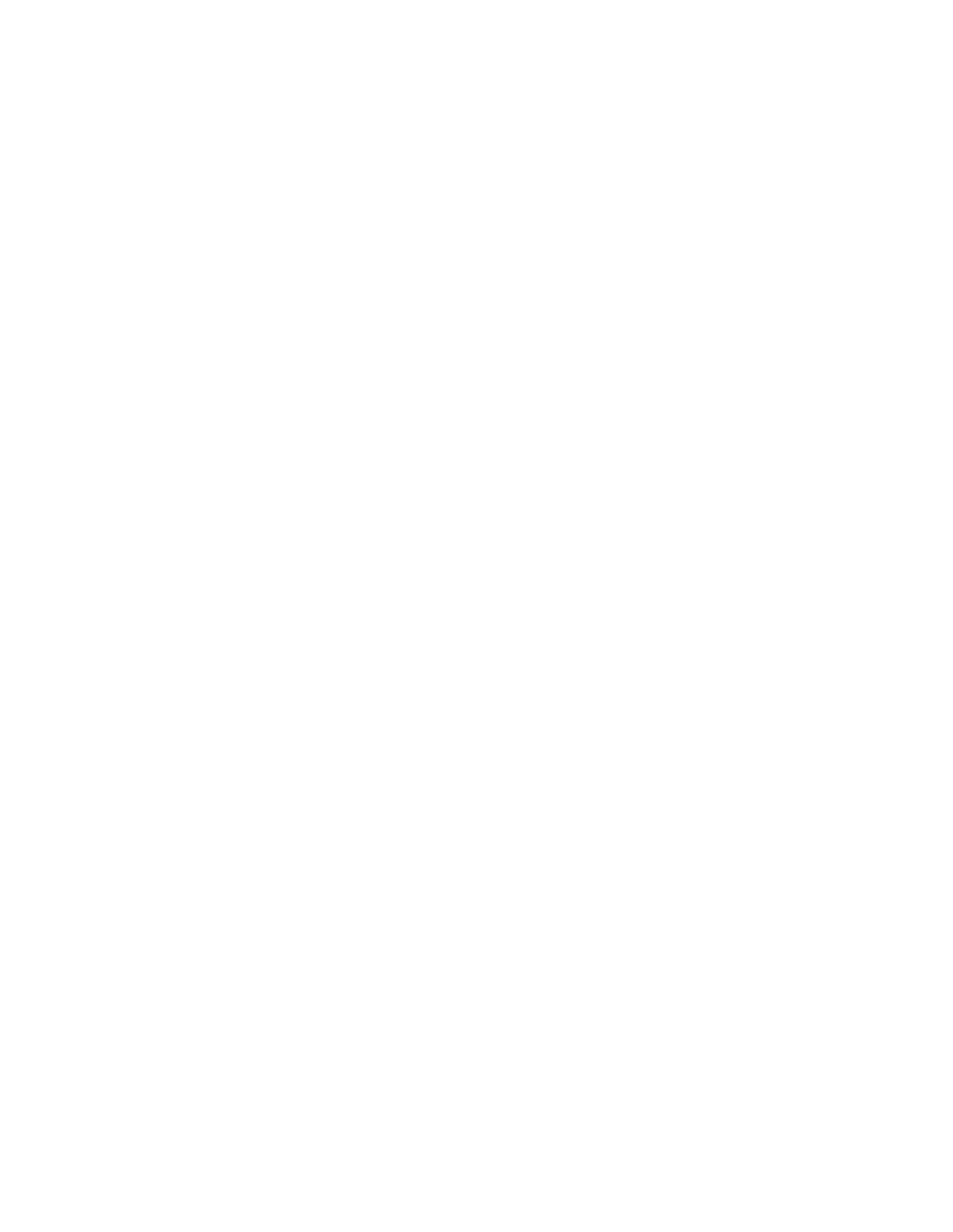

KPMG LLP 863 Princess Street, Suite 400 Kingston ON K7L 5N4 Canada Telephone 613-549-1550 Fax 613-549-6349

## **INDEPENDENT AUDITORS' REPORT**

To the Board of Directors of Cornwall Community Hospital

### *Opinion*

We have audited the financial statements of Cornwall Community Hospital (the "Entity"), which comprise:

- the statement of financial position as at March 31, 2019
- the statement of operations for the year then ended
- the statement of changes in net assets (deficiency) for the year then ended
- the statement of cash flows for the year then ended
- the statement of remeasurement gains and losses
- and notes to the financial statements, including a summary of significant accounting policies.

(Hereinafter referred to as the "financial statements").

In our opinion, the accompanying financial statements, present fairly, in all material respects, the financial position of the Entity as at March 31, 2019, its results of operations, its cash flows and the remeasurement gains and losses for the year then ended in accordance with Canadian public sector accounting standards.

## *Basis for Opinion*

We conducted our audit in accordance with Canadian generally accepted auditing standards. Our responsibilities under those standards are further described in the "*Auditors' Responsibilities for the Audit of the Financial Statements*" section of our auditors' report.

We are independent of the Entity in accordance with the ethical requirements that are relevant to our audit of the financial statements in Canada and we have fulfilled our other responsibilities in accordance with these requirements.

We believe that the audit evidence we have obtained is sufficient and appropriate to provide a basis for our opinion.

KPMG LLP is a Canadian limited liability partnership and a member firm of the KPMG network of independent member firms affiliated with KPMG International Cooperative ("KPMG International"), a Swiss entity. KPMG Canada provides services to KPMG LLP.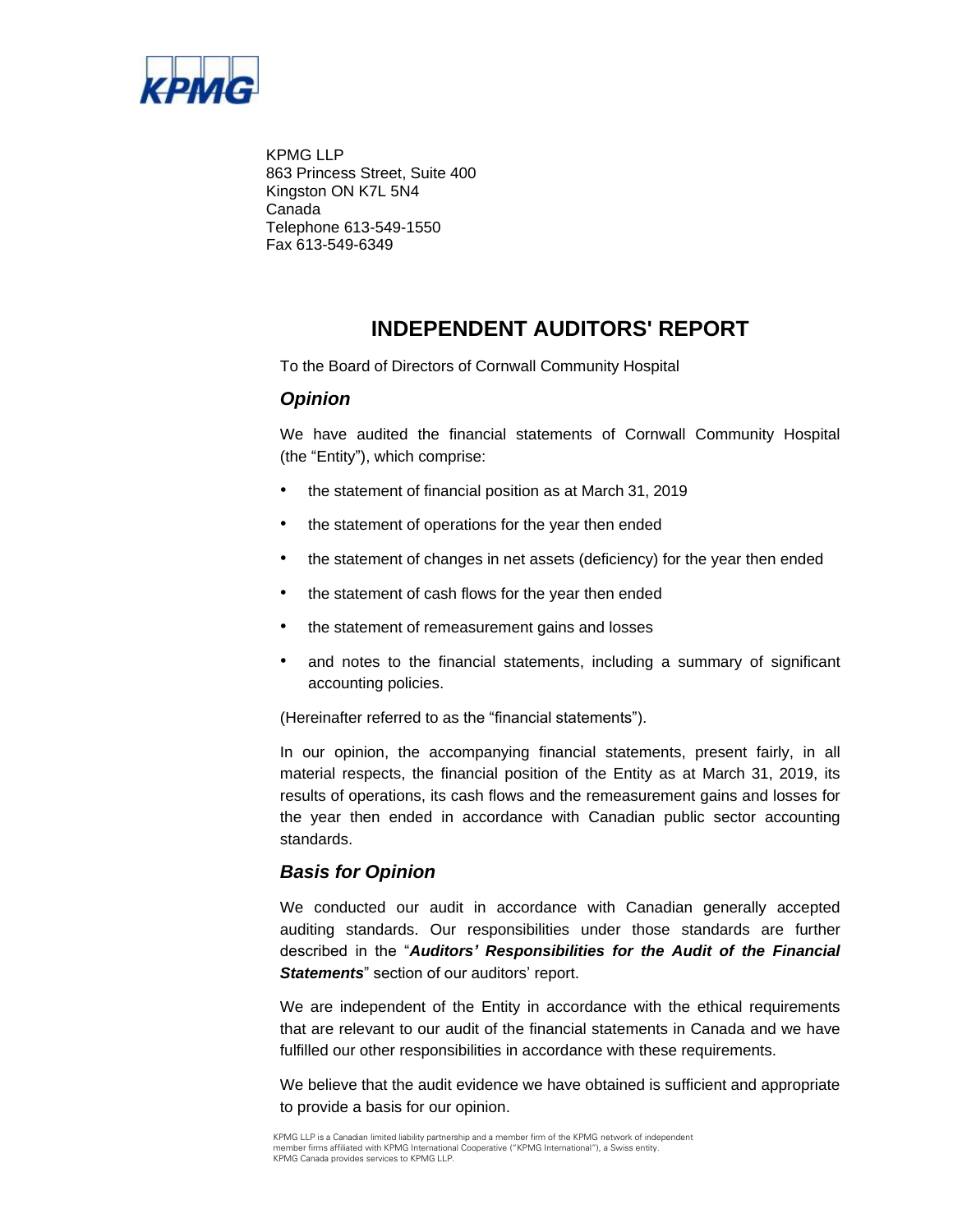

## *Responsibilities of Management and Those Charged with Governance for the Financial Statements*

Management is responsible for the preparation and fair presentation of the financial statements in accordance with Canadian public sector accounting standards, and for such internal control as management determines is necessary to enable the preparation of financial statements that are free from material misstatement, whether due to fraud or error.

In preparing the financial statements, management is responsible for assessing the Entity's ability to continue as a going concern, disclosing as applicable, matters related to going concern and using the going concern basis of accounting unless management either intends to liquidate the Entity or to cease operations, or has no realistic alternative but to do so.

Those charged with governance are responsible for overseeing the Entity's financial reporting process.

## *Auditors' Responsibilities for the Audit of the Financial Statements*

Our objectives are to obtain reasonable assurance about whether the financial statements as a whole are free from material misstatement, whether due to fraud or error, and to issue an auditors' report that includes our opinion.

Reasonable assurance is a high level of assurance, but is not a guarantee that an audit conducted in accordance with Canadian generally accepted auditing standards will always detect a material misstatement when it exists.

Misstatements can arise from fraud or error and are considered material if, individually or in the aggregate, they could reasonably be expected to influence the economic decisions of users taken on the basis of the financial statements.

As part of an audit in accordance with Canadian generally accepted auditing standards, we exercise professional judgment and maintain professional skepticism throughout the audit.

We also:

• Identify and assess the risks of material misstatement of the financial statements, whether due to fraud or error, design and perform audit procedures responsive to those risks, and obtain audit evidence that is sufficient and appropriate to provide a basis for our opinion.

The risk of not detecting a material misstatement resulting from fraud is higher than for one resulting from error, as fraud may involve collusion, forgery, intentional omissions, misrepresentations, or the override of internal control.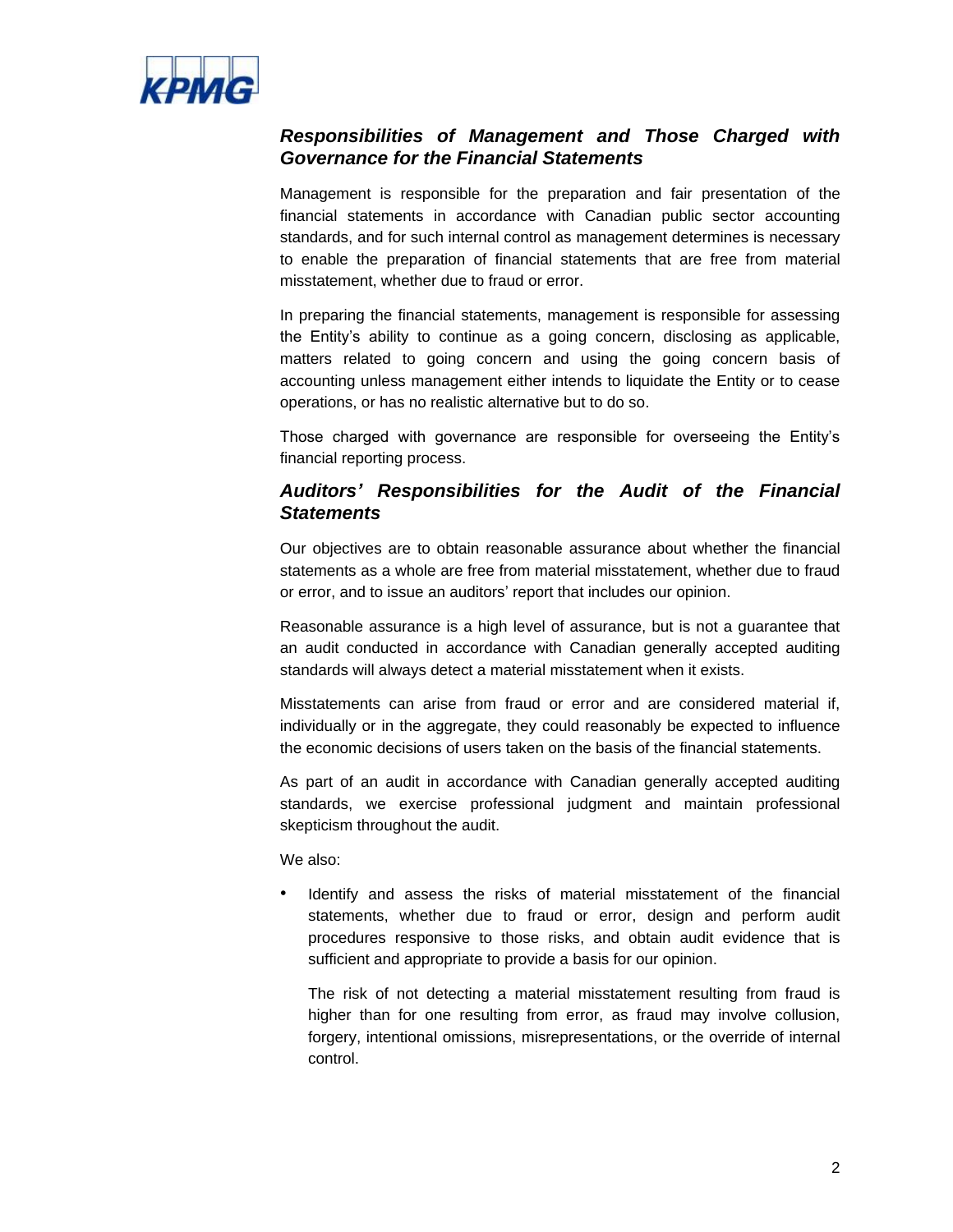

- Obtain an understanding of internal control relevant to the audit in order to design audit procedures that are appropriate in the circumstances, but not for the purpose of expressing an opinion on the effectiveness of the Entity's internal control.
- Evaluate the appropriateness of accounting policies used and the reasonableness of accounting estimates and related disclosures made by management.
- Conclude on the appropriateness of management's use of the going concern basis of accounting and, based on the audit evidence obtained, whether a material uncertainty exists related to events or conditions that may cast significant doubt on the Entity's ability to continue as a going concern. If we conclude that a material uncertainty exists, we are required to draw attention in our auditors' report to the related disclosures in the financial statements or, if such disclosures are inadequate, to modify our opinion. Our conclusions are based on the audit evidence obtained up to the date of our auditors' report. However, future events or conditions may cause the Entity to cease to continue as a going concern.
- Evaluate the overall presentation, structure and content of the financial statements, including the disclosures, and whether the financial statements represent the underlying transactions and events in a manner that achieves fair presentation.
- Communicate with those charged with governance regarding, among other matters, the planned scope and timing of the audit and significant audit findings, including any significant deficiencies in internal control that we identify during our audit.

 $KPMS$  11P

Chartered Professional Accountants, Licensed Public Accountants Kingston, Canada June 6, 2019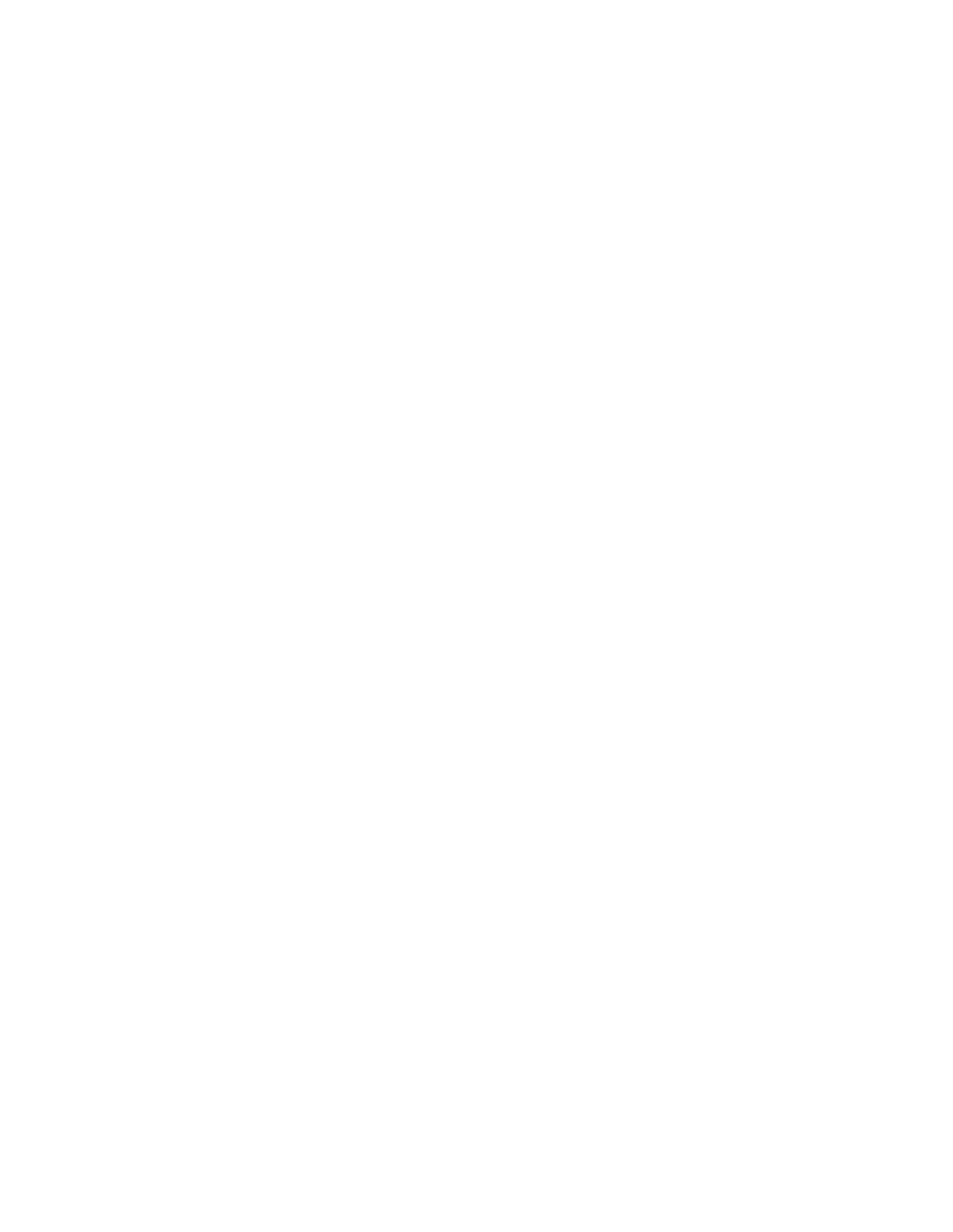**Statement of Financial Position** 

### March 31, 2019, with comparative information for 2018

|                                                                                                                                                     |     | 2019                    | 2018                    |
|-----------------------------------------------------------------------------------------------------------------------------------------------------|-----|-------------------------|-------------------------|
| <b>Assets</b>                                                                                                                                       |     |                         |                         |
| Current assets:                                                                                                                                     |     |                         |                         |
| Cash                                                                                                                                                | \$  | 9,420,133               | \$<br>4,672,344         |
| Accounts receivable (note 3)                                                                                                                        |     | 4,593,607               | 5,924,070               |
| Inventories                                                                                                                                         |     | 1,167,511               | 1,159,457               |
| Prepaid expenses                                                                                                                                    |     | 1,372,972<br>16,554,223 | 1,283,543<br>13,039,414 |
|                                                                                                                                                     |     |                         |                         |
| Restricted cash (note 4)                                                                                                                            |     | 209,010                 | 209,010                 |
| Capital assets (note 5)                                                                                                                             |     | 128,077,025             | 133,788,987             |
| Interest rate swaps (note 8)                                                                                                                        |     | 42,834                  | 247,677                 |
|                                                                                                                                                     |     | \$144,883,092           | \$147,285,088           |
| Liabilities, Deferred Contributions and Net Assets (Deficiency)<br><b>Current liabilities:</b><br>Accounts payable and accrued liabilities (note 6) | \$. | 15,773,327              | 12,750,848              |
| Deferred revenue                                                                                                                                    |     | 1,998,188               | 834,695                 |
| Employee future benefits (note 7)                                                                                                                   |     | 553,324                 | 583,856                 |
| Current portion of long-term debt (note 8)                                                                                                          |     | 1,480,000               | 1,452,000               |
|                                                                                                                                                     |     | 19,804,839              | 15,621,399              |
| Employee future benefits (note 7)                                                                                                                   |     | 5,839,545               | 5,654,770               |
| Long-term debt (note 8)                                                                                                                             |     | 9,388,000               | 10,868,000              |
| Deferred contributions (note 9)                                                                                                                     |     | 110,990,984             | 116,665,823             |
| Other long-term accrued liabilities                                                                                                                 |     | 64,026                  | 64,026                  |
|                                                                                                                                                     |     | 146,087,394             | 148,874,018             |
| Net assets (deficiency):                                                                                                                            |     |                         |                         |
| Invested in capital assets (note 10)                                                                                                                |     | 6,218,041               | 4,803,164               |
| Restricted for endowments (note 11)                                                                                                                 |     | 209,010                 | 209,010                 |
| Unrestricted                                                                                                                                        |     | (7,674,187)             | (6,848,781)             |
|                                                                                                                                                     |     | (1, 247, 136)           | (1,836,607)             |
| Accumulated remeasurement gains                                                                                                                     |     | 42,834                  | 247,677                 |
|                                                                                                                                                     |     | (1,204,302)             | (1,588,930)             |
| Contingencies and commitments (note 12)                                                                                                             |     |                         |                         |

\$144,883,092  $$147,285,088$ 

See accompanying notes-to financial statements.

ï

On behalf of the Board:  $\bar{3}$ Director

 $\bar{\mathbf{y}}$ Director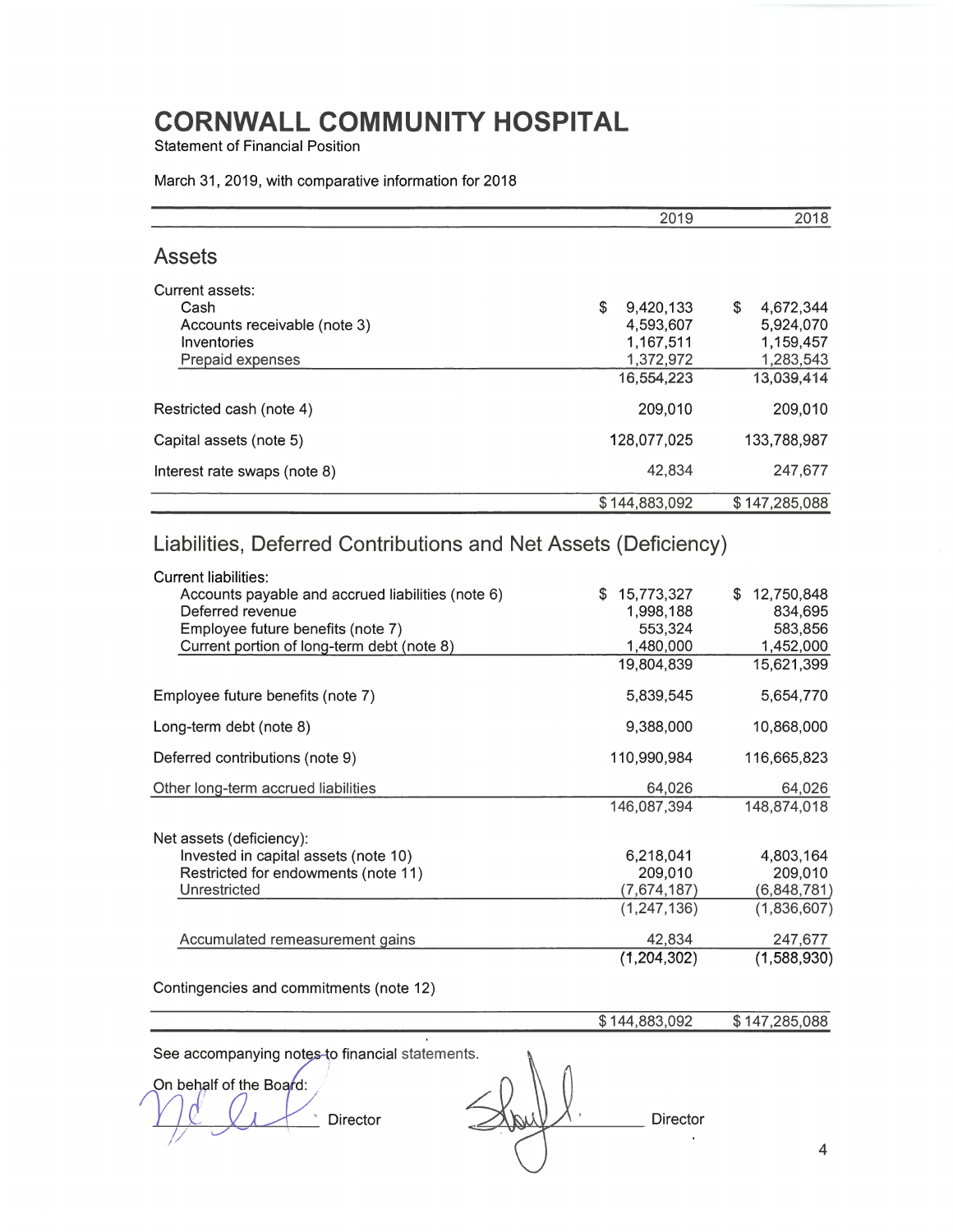Statement of Operations

Year ended March 31, 2019, with comparative information for 2018

|                                                                                | 2019          | 2018             |
|--------------------------------------------------------------------------------|---------------|------------------|
| Revenue:                                                                       |               |                  |
| Patient care:                                                                  |               |                  |
| Ministry of Health and Long-Term Care                                          | \$92,437,944  | \$ 88,905,515    |
| Other                                                                          | 16,531,639    | 15,835,573       |
| Recovery:                                                                      |               |                  |
| Preferred accommodations                                                       | 752,785       | 443,036          |
| Other                                                                          | 6,512,043     | 6,269,566        |
| Investment income                                                              | 138,681       | 2,864            |
| Amortization of deferred contributions related to equipment<br>Other programs: | 1,498,916     | 2,258,158        |
| Ministry of Health and Long-Term Care                                          | 8,212,647     | 8,064,610        |
| Ministry of Community and Social Services                                      | 3,077,871     | 2,889,407        |
|                                                                                | 129,162,526   | 124,668,729      |
| Expenses:                                                                      |               |                  |
| Salaries and wages                                                             | 54,750,094    | 52,578,204       |
| Employee benefits                                                              | 17,343,187    | 16,517,469       |
| Medical staff remuneration                                                     | 10,280,316    | 9,928,295        |
| Medical and surgical supplies                                                  | 6,712,719     | 6,594,505        |
| Drugs and medical gases                                                        | 4,715,893     | 3,799,844        |
| Other supplies and expenses                                                    | 18,608,258    | 18,597,870       |
| <b>Buildings and grounds</b>                                                   | 878,329       | 705,275          |
| Amortization of capital assets - equipment                                     | 3,594,034     | 4,572,653        |
| Interest on long-term debt<br>Other programs:                                  | 149,825       | 177,642          |
| Ministry of Health and Long-Term Care                                          | 8,212,647     | 8,064,610        |
| Ministry of Community and Social Services                                      | 3,077,871     | 2,889,407        |
|                                                                                | 128,323,173   | 124,425,774      |
|                                                                                |               |                  |
| Excess of revenue over expenses before undernoted items                        | 839,353       | 242,955          |
| Interest on long-term debt                                                     | (118, 427)    | (122, 145)       |
| Amortization of deferred contributions related to building                     | 5,331,152     | 4,895,485        |
| Amortization of capital assets - building                                      | (5,462,607)   | (5,448,104)      |
|                                                                                | (249, 882)    | (674, 764)       |
| Excess (deficiency) of revenue over expenses                                   | \$<br>589,471 | \$<br>(431, 809) |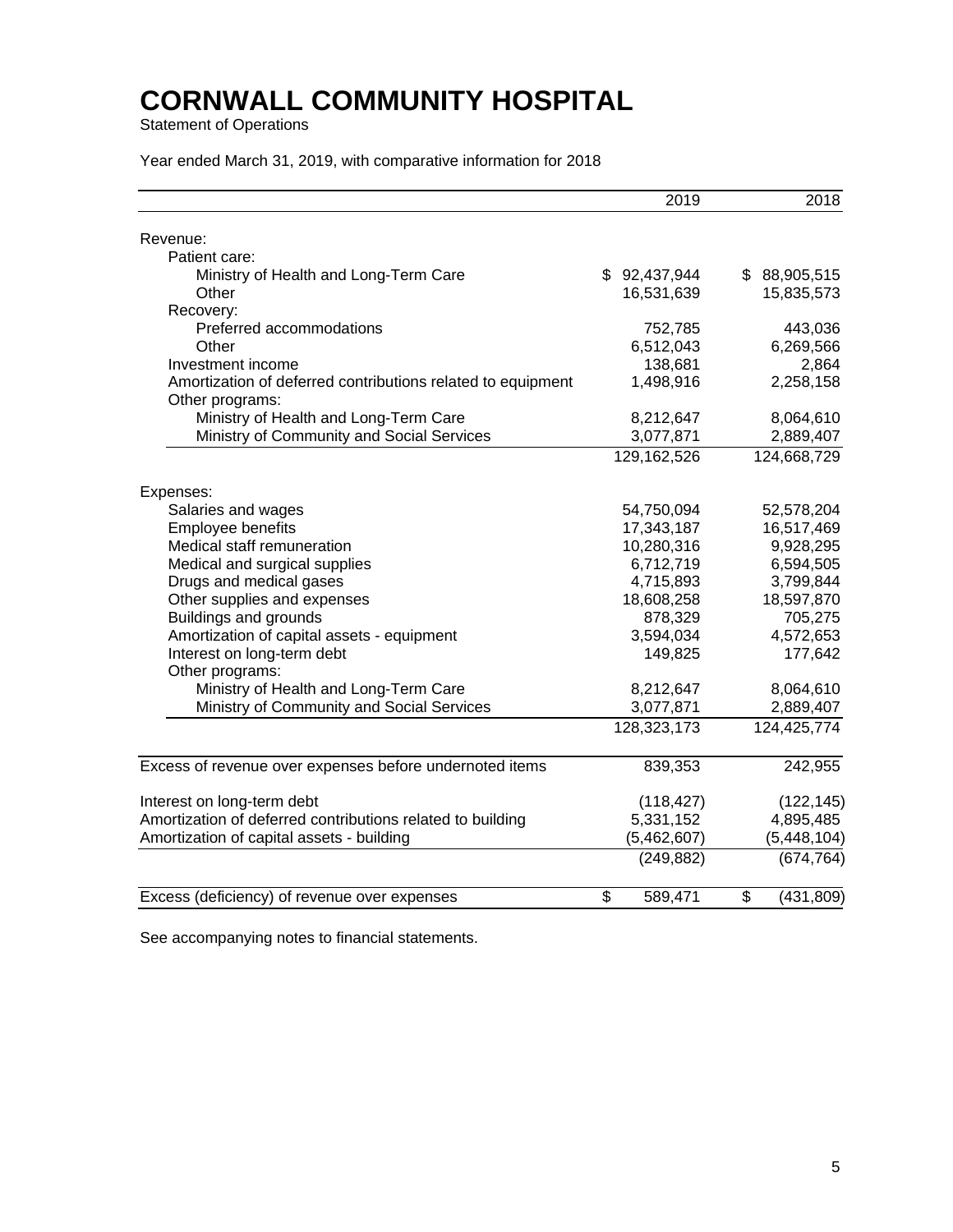Statement of Changes in Net Assets (Deficiency)

Year ended March 31, 2019, with comparative information for 2018

|                                                              | Invested in        |     |            |    |                                   | 2019    | 2018        |
|--------------------------------------------------------------|--------------------|-----|------------|----|-----------------------------------|---------|-------------|
|                                                              | capital assets     |     | Endowments |    | Unrestricted                      | Total   | Total       |
| Balance (deficiency),<br>beginning of year                   | \$<br>4,803,164 \$ |     | 209,010    | \$ | $(6,848,781)$ \$ $(1,836,607)$ \$ |         | (1,404,798) |
| Excess (deficiency) of<br>revenue over expenses<br>(note 10) | (2,226,573)        |     |            |    | 2,816,044                         | 589,471 | (431, 809)  |
| Net change in investment<br>in capital assets (note 10)      | 3,641,450          |     |            |    | (3,641,450)                       |         |             |
| Balance (deficiency),<br>end of year                         | \$<br>6,218,041    | -\$ | 209.010    | S. | $(7,674,187)$ \$ $(1,247,136)$ \$ |         | (1,836,607) |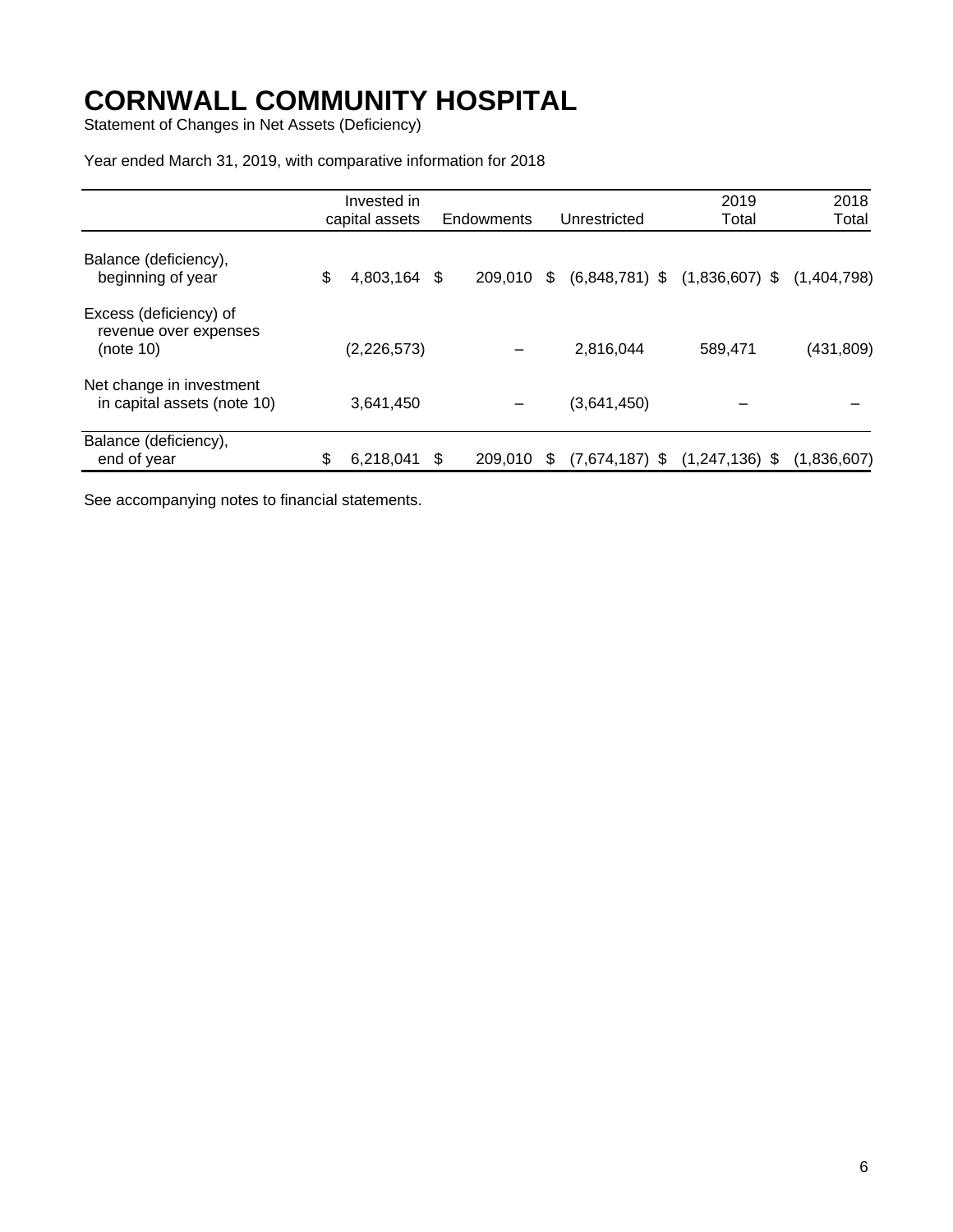Statement of Cash Flows

Year ended March 31, 2019, with comparative information for 2018

|                                                                           | 2019                 | 2018                       |
|---------------------------------------------------------------------------|----------------------|----------------------------|
| Cash provided by (used for):                                              |                      |                            |
| Operating activities:                                                     |                      |                            |
| Excess (deficiency) of revenue over expenses<br>Items not involving cash: | \$<br>589,471        | \$<br>(431, 809)           |
| Amortization of capital assets<br>Amortization of deferred contributions  | 9,056,641            | 10,020,757                 |
| related to capital assets<br>Net change in non-cash working capital       | (6,830,068)          | (7, 153, 643)              |
| components (note 14)<br>Increase in employee future benefits              | 5,418,952<br>154,243 | 3,080,315<br>227,383       |
|                                                                           | 8,389,239            | 5,743,003                  |
| Capital activities:                                                       |                      |                            |
| Purchase of capital assets<br>Increase in deferred contributions related  | (3,344,679)          | (2,357,908)                |
| to capital assets                                                         | 1,155,229            | 7,480,750                  |
|                                                                           | (2, 189, 450)        | 5,122,842                  |
| Financing activities:                                                     |                      |                            |
| Repayment of long-term debt<br>Repayment of short-term loan               | (1,452,000)          | (1,423,000)<br>(5,000,000) |
|                                                                           | (1,452,000)          | (6,423,000)                |
| Increase in cash                                                          | 4,747,789            | 4,442,845                  |
| Cash, beginning of year                                                   | 4,881,354            | 438,509                    |
| Cash, end of year                                                         | \$<br>9,629,143      | \$<br>4,881,354            |
| Cash is comprised of the following:                                       |                      |                            |
| Cash                                                                      | \$<br>9,420,133      | \$<br>4,672,344            |
| Restricted cash                                                           | 209,010              | 209,010                    |
|                                                                           | \$<br>9,629,143      | \$<br>4,881,354            |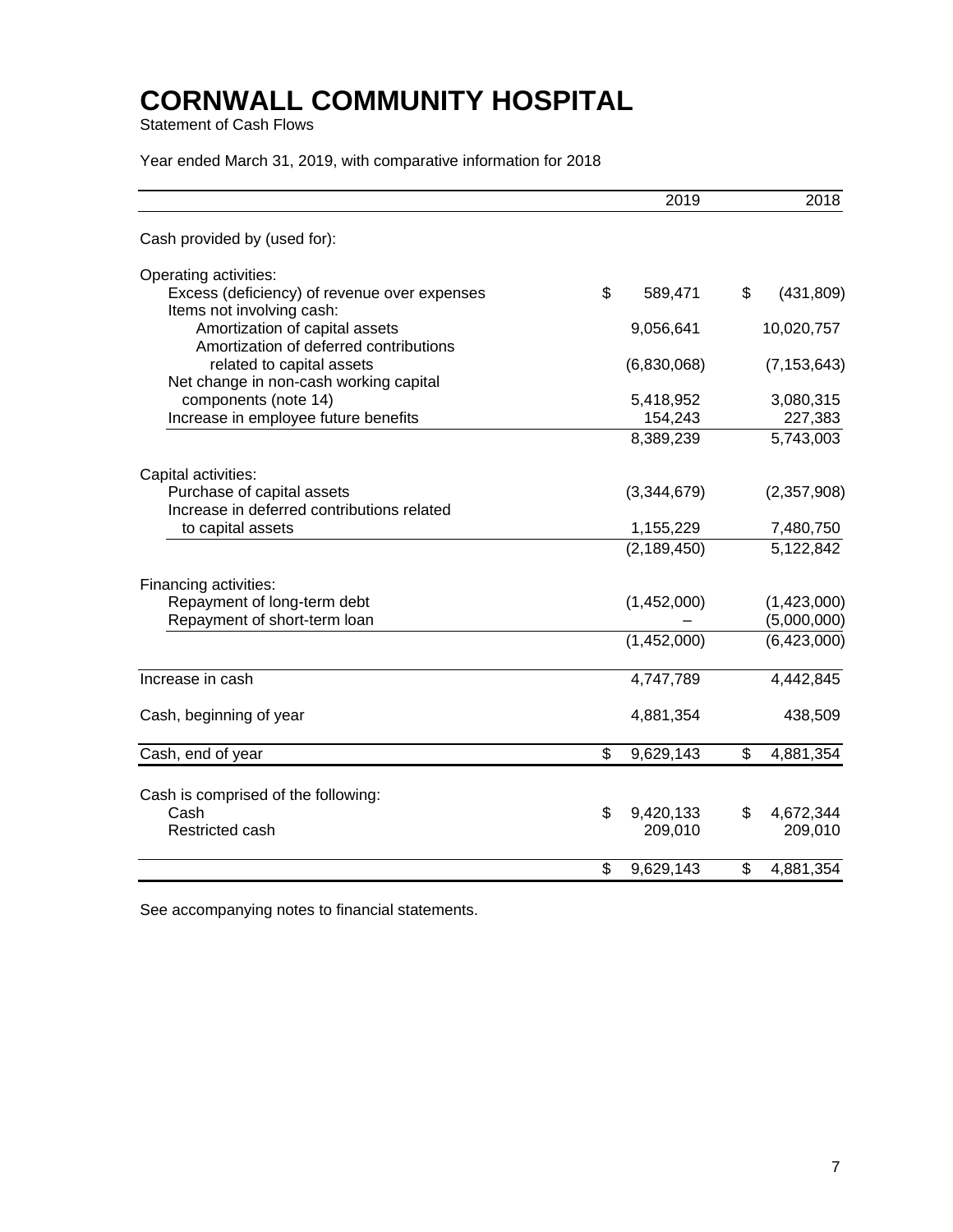Statement of Remeasurement Gains and Losses

Year ended March 31, 2019, with comparative information for 2018

|                                                                 | 2019           |     | 2018      |
|-----------------------------------------------------------------|----------------|-----|-----------|
| Accumulated remeasurement gains (losses),<br>beginning of year  | 247,677<br>\$. | S   | (56, 605) |
| Unrealized gains (loss) attributable to:<br>Interest rate swaps | (204, 843)     |     | 304,282   |
| Accumulated remeasurement gains,<br>end of year                 | S<br>42.834    | SS. | 247,677   |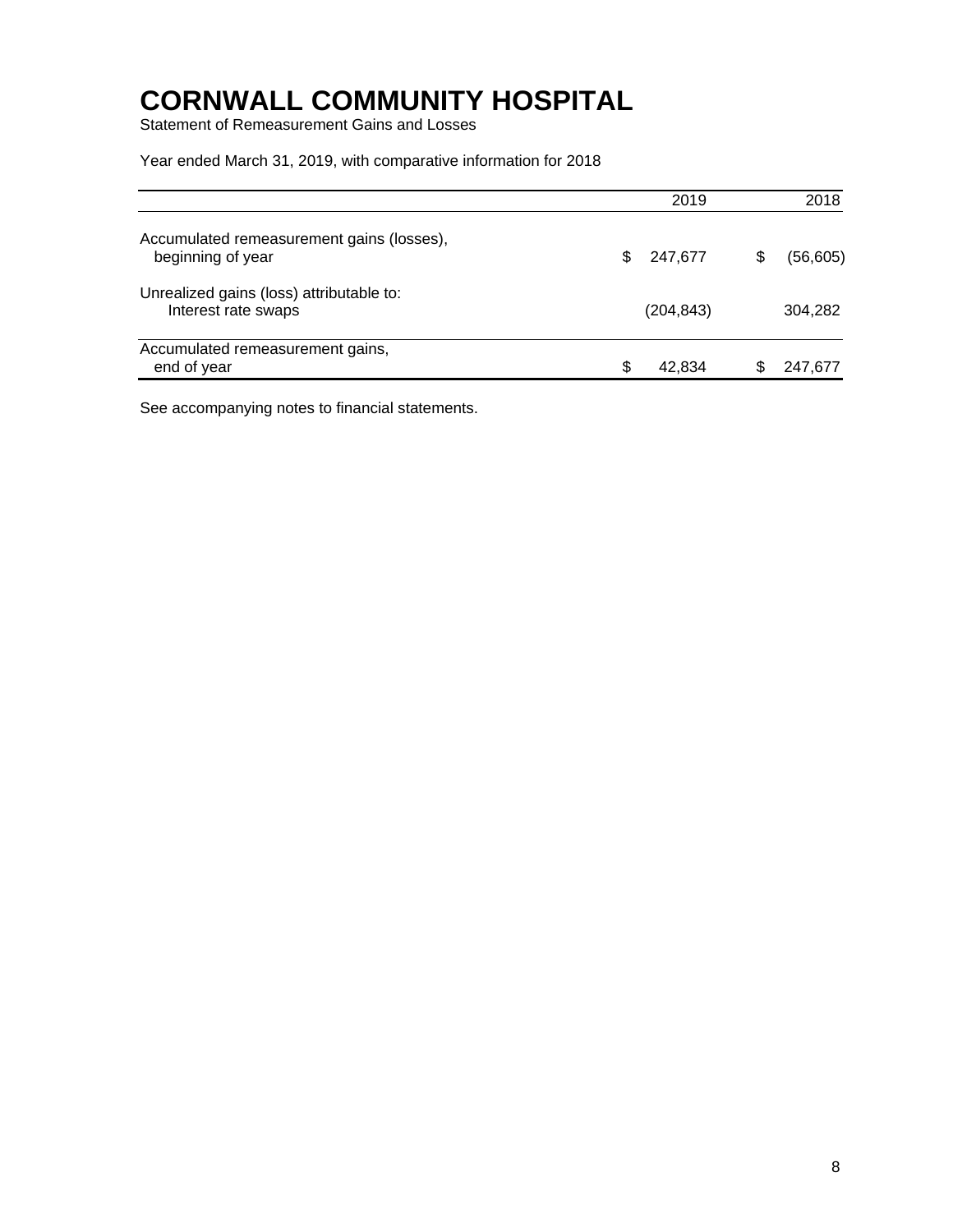Notes to Financial Statements

Year ended March 31, 2019

Cornwall Community Hospital/Hôpital communautaire de Cornwall (the "Hospital") is incorporated under the Ontario Corporations Act. The Hospital is principally involved in providing health care services to Cornwall and area. The Hospital is a registered charity under the Income Tax Act and accordingly is exempt from income taxes, provided certain requirements of the Income Tax Act are met.

#### **1. Significant accounting policies:**

(a) Revenue recognition:

The Hospital follows the deferral method of accounting for contributions, which include donations and government grants.

Under the *Health Insurance Act* and Regulations thereto, the Hospital is funded primarily by the Province of Ontario in accordance with budget arrangements established by the Ministry of Health and Long-Term Care. Operating grants are recorded as revenue in the period to which they relate. Grants approved but not received at the end of an accounting period are accrued. Where a portion of a grant relates to a future period, it is deferred and recognized in that subsequent period.

Unrestricted contributions are recognized as revenue when received or receivable if the amount to be received can be reasonably estimated and collection is reasonably assured.

Externally restricted contributions, other than endowment contributions, are recognized as revenue in the year in which the related expenses are incurred. Contributions restricted for the purchase of capital assets are deferred and amortized into revenue on a straight-line basis, at a rate corresponding with the amortization rate for the related capital assets.

Revenue from the Ontario Health Insurance Plan (OHIP), preferred accommodation, and marketed services is recognized when the goods are sold or the service is provided.

Endowment contributions are recognized as direct increases in endowment net assets.

(b) Contributed services:

A substantial number of volunteers contribute a significant amount of their time each year to assist the Hospital in carrying out its service activities. Due to the difficulty of determining the fair value, contributed services are not recognized in the financial statements.

(c) Inventories:

Inventories are valued at the lower of average cost and replacement cost.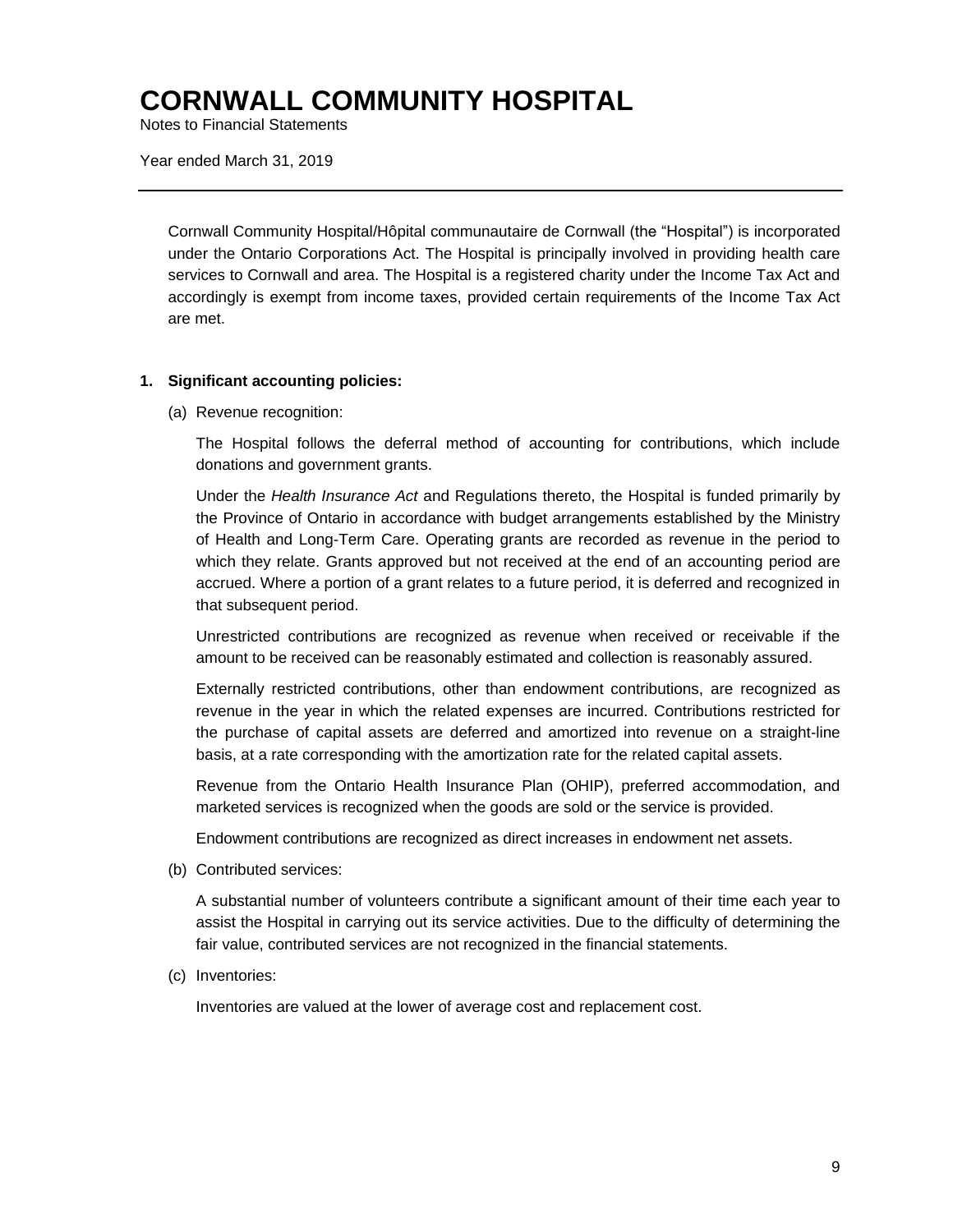Notes to Financial Statements (continued)

Year ended March 31, 2019

### **1. Significant accounting policies (continued):**

(d) Capital assets:

Purchased capital assets, other than minor equipment are recorded at cost. Assets acquired under capital lease are initially recorded at the present value of future minimum lease payments and amortized over the estimated life of the assets. When a capital asset no longer contributes to the Hospital's ability to provide services, its carrying amount is written down to its residual value. Contributed capital assets are recorded at fair value at the date of contribution.

Capital assets are amortized on a straight-line basis over their expected useful lives at rates varying from 2% to 20% per annum.

Minor equipment replacements are expensed in the year of replacement. Construction in progress is not amortized until the project is complete and the facilities come into use.

The cost of renovations to the Hospital buildings which significantly increase its useful life and capacity are included as part of the cost of the related capital assets. Renovation costs to adapt the Hospital buildings to changed operating conditions or to maintain normal operating efficiency are expensed as incurred.

Equipment leased on terms which transfer substantially all of the benefits and risks of ownership to the Hospital are accounted for as "capital leases" and are therefore accounted for as though an asset has been purchased and a liability incurred. All other items of equipment held on lease are accounted for as operating leases.

(e) Employee future benefits:

The Hospital participates in a defined benefit multi-employer pension plan. The plan is accounted for on a defined contribution plan basis as contributions to the benefit plan are determined by the plan administrator and are expensed when due. The most recent regulatory funding valuation of this multi-employer pension plan conducted as at December 31, 2018 disclosed actuarial assets of \$79,019 million with accrued pension liabilities of \$65,128 million, resulting in a surplus of \$13,891 million. This filing valuation also confirmed that the plan was fully funded on a solvency basis as at December 31, 2018 based on the assumptions and methods adopted for the valuation.

The Hospital accrues its obligations under the defined benefit plans as the employees render the services necessary to earn the compensated absences and other retirement benefits. The actuarial determination of the accrued benefit obligations for retirement benefits uses the projected benefit method prorated on service (which incorporates management's best estimate of future salary levels, other cost escalation, retirement ages of employees and other actuarial factors). The most recent actuarial valuation of the benefit plans for funding purposes was as of March 31, 2018, and the next required valuation will be as of March 31, 2021.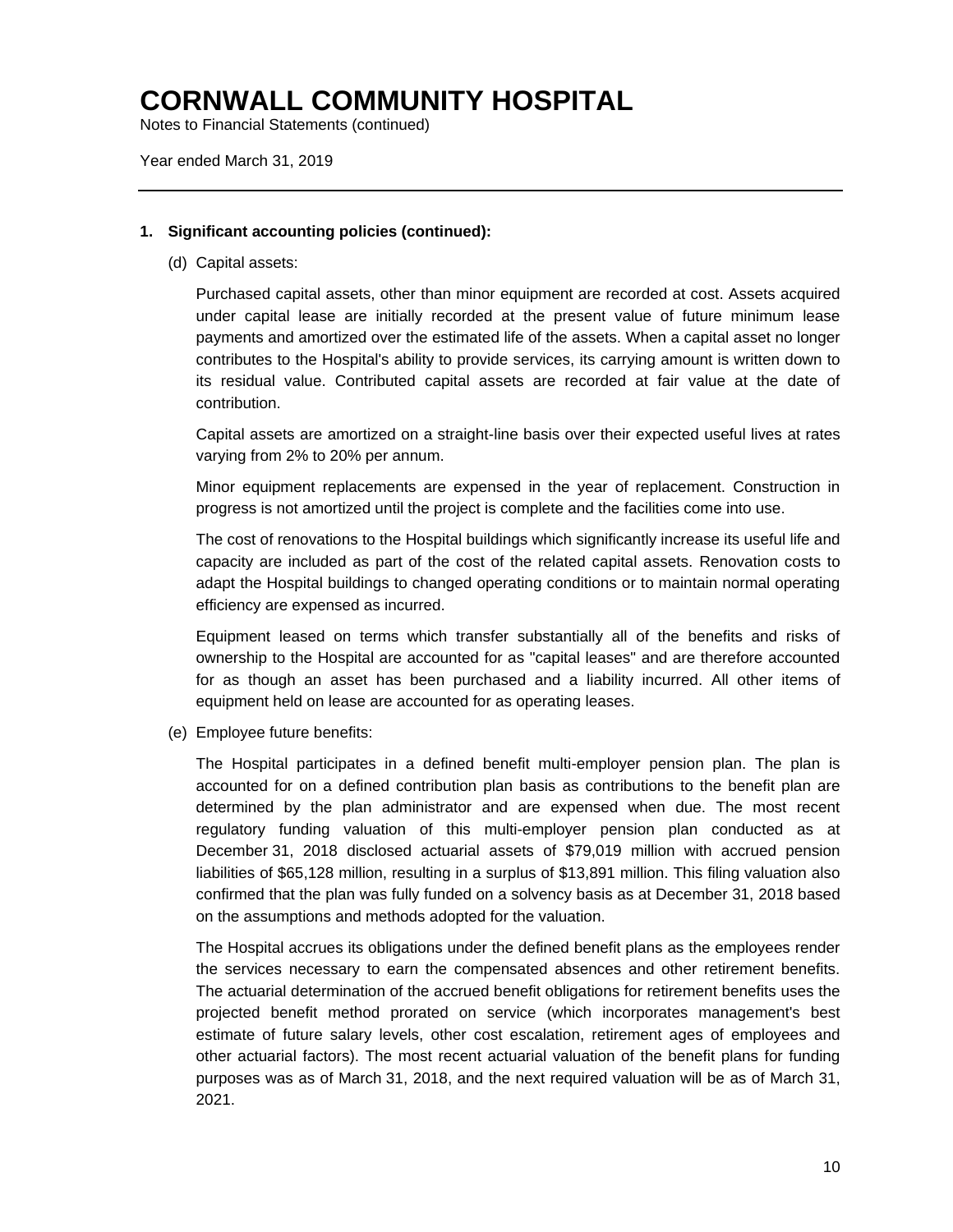Notes to Financial Statements (continued)

Year ended March 31, 2019

### **1. Significant accounting policies (continued):**

(e) Employee future benefits (continued):

Actuarial gains (losses) on the accrued benefit obligation arise from differences between actual and expected experience and from changes in the actuarial assumptions used to determine the accrued benefit obligation. The net accumulated actuarial gains (losses) are amortized over the average remaining service period of active employees. The average remaining service period of the active employees covered by the other retirement benefits plan is 8.6 years (2018 - 8.1 years).

Past service costs arising from plan amendments are recognized immediately in the period the plan amendments occur.

(f) Financial instruments:

Financial instruments are recorded at fair value on initial recognition. Derivative instruments and equity instruments that are quoted in an active market are recorded at fair value. All other financial instruments are subsequently recorded at cost or amortized cost unless management has elected to carry the instruments at fair value. Management has not elected to subsequently record financial instruments at fair value.

Unrealized changes in fair value are recognized in the Statement of Remeasurement Gains and Losses until they are realized when they are transferred to the Statement of Operations.

Transaction costs incurred on the acquisition of financial instruments measured subsequently at fair value are expensed as incurred.

All financial assets are assessed for impairment on an annual basis. When a decline is determined to be other than temporary, the amount of the loss is reported in the Statement of Operations and any unrealized gain is adjusted through the Statement of Remeasurement Gains and Losses.

When the asset is sold, the unrealized gain and losses previously recognized in the Statement of Remeasurement Gains and Losses are reversed and recognized in the Statement of Operations.

Long-term debt is recorded at cost. Interest rate swaps are recorded at fair value.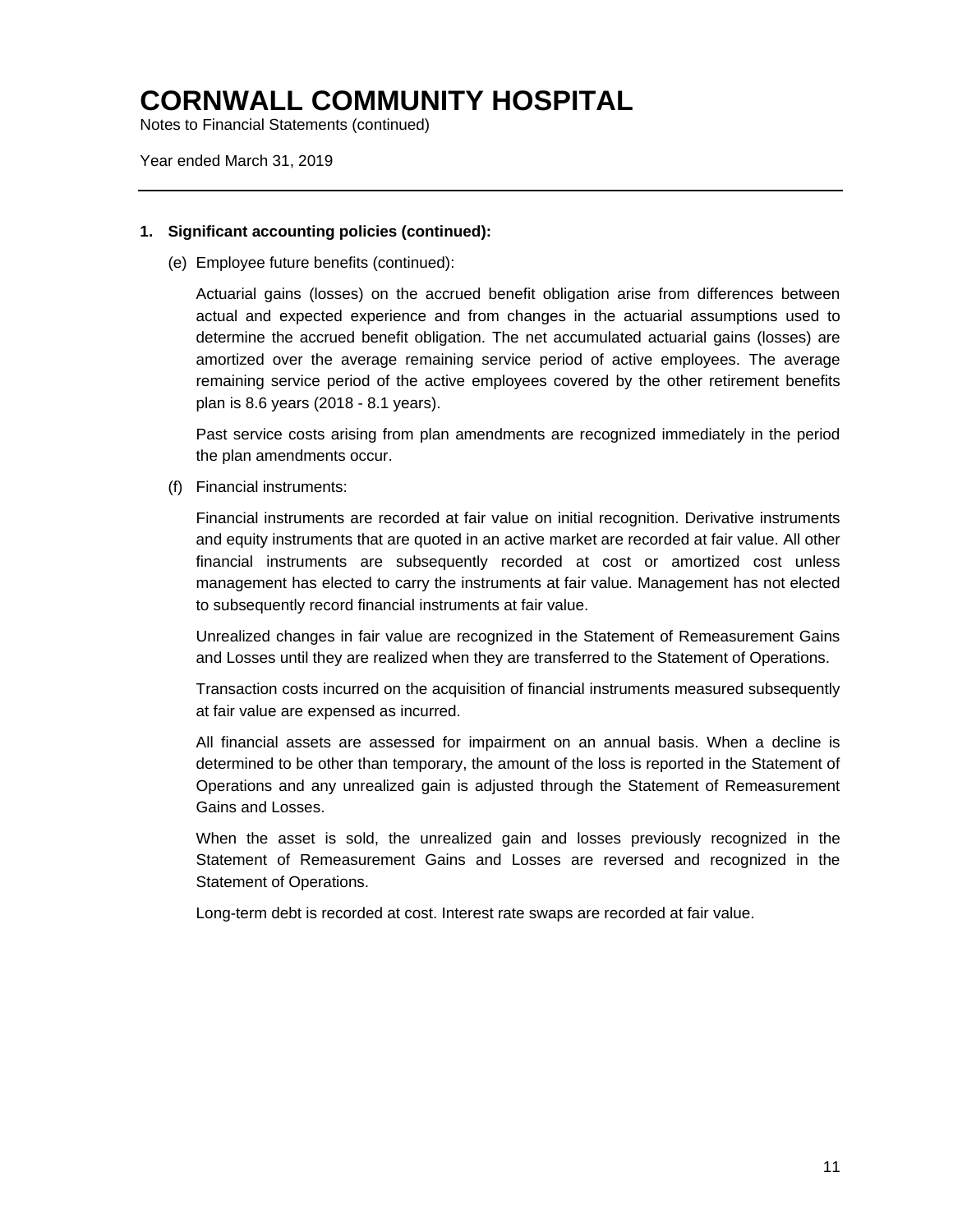Notes to Financial Statements (continued)

Year ended March 31, 2019

### **1. Significant accounting policies (continued):**

(f) Financial instruments (continued):

The Public Sector Accounting Standards require an organization to clarify fair value measurements using a fair value hierarchy, which includes three levels of information that may be used to measure fair value:

Level 1 – Unadjusted quoted market prices in active markets for identical assets or liabilities;

Level 2 – Observable or corroborated inputs, other than level 1, such as quoted prices for similar assets or liabilities in inactive markets or market data for substantially the full term of the assets or liabilities; and

Level 3 – Unobservable inputs that are supported by little or no market activity and that are significant to the fair value of the assets and liabilities.

(g) Use of estimates:

The preparation of financial statements requires management to make estimates and assumptions that affect the reported amounts of assets and liabilities, and disclosure of contingent assets and liabilities, at the date of the financial statements and the reported amounts of revenue and expenses during the period. Amounts subject to estimates include employee future benefit obligations and the carrying value of capital assets. Actual results could differ from those estimates.

### **2. Short-term loan:**

The Hospital has an available non-revolving term facility of \$6,000,000 with its lenders, of which \$Nil was drawn against at March 31, 2019 (2018 - \$Nil). This line of credit is unsecured and bears interest at prime.

The Hospital also maintains an ongoing \$2,000,000 revolving lease line of credit whose main purpose is the financing of major equipment of which \$Nil (2018 - \$Nil) was drawn against at year end.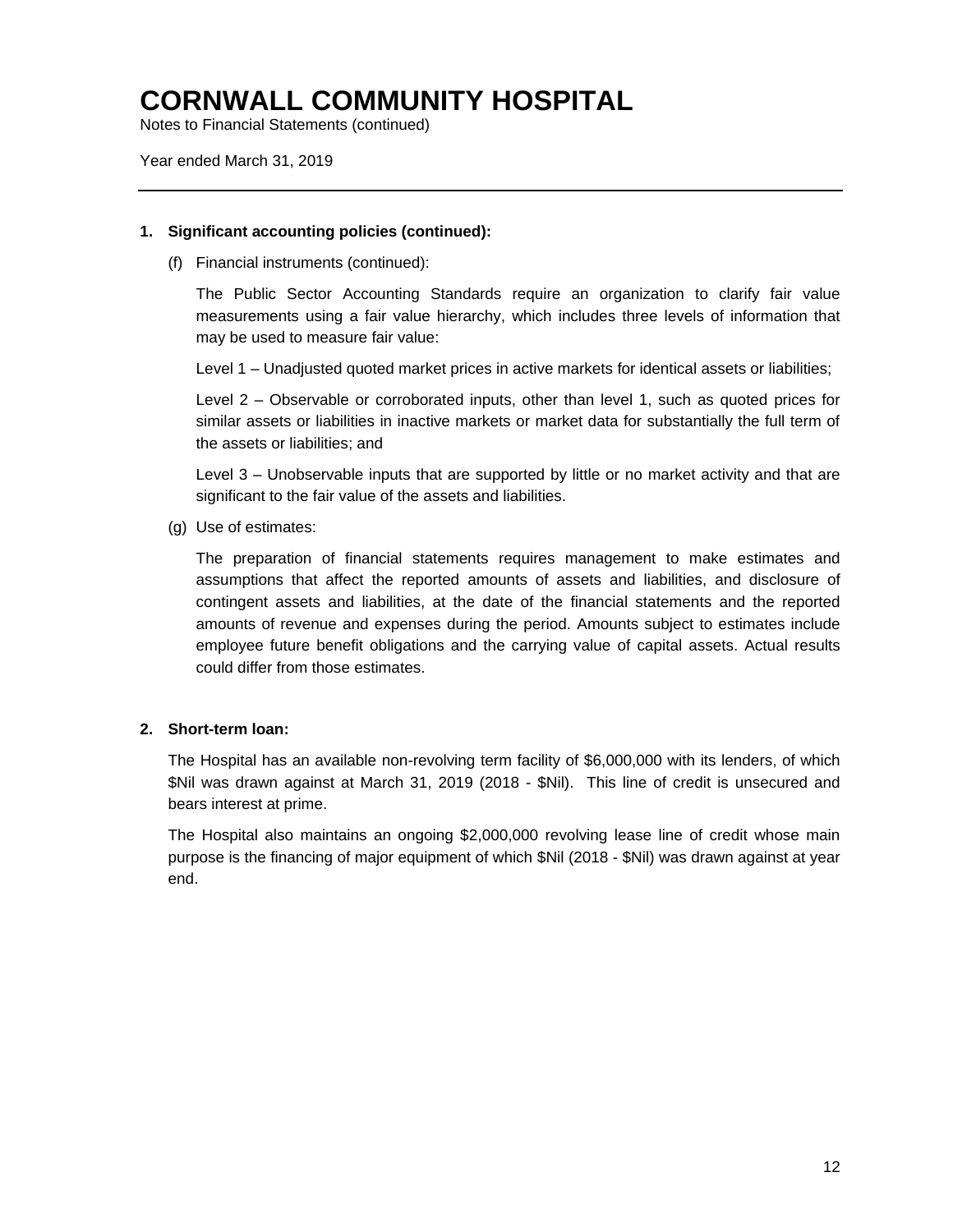Notes to Financial Statements (continued)

Year ended March 31, 2019

### **3. Accounts receivable:**

Accounts receivable are comprised of the following items:

|                                                                                        | 2019                                    |   | 2018                                |
|----------------------------------------------------------------------------------------|-----------------------------------------|---|-------------------------------------|
| Ministry of Health and Long-Term Care<br>Ontario Health Insurance Plan (OHIP)<br>Other | \$<br>323,895<br>1,530,093<br>2,932,955 | S | 1,591,234<br>1,438,138<br>3,305,859 |
|                                                                                        | 4,786,943                               |   | 6,335,231                           |
| Less allowance for doubtful accounts receivable                                        | 193.336                                 |   | 411.161                             |
|                                                                                        | 4,593,607                               |   | 5,924,070                           |

### **4. Restricted cash:**

Restricted cash is comprised of the following items:

|                                | 2019    |   | 2018    |
|--------------------------------|---------|---|---------|
| Cash related to endowment fund | 209.010 | S | 209,010 |

### **5. Capital assets:**

Capital assets are comprised of the following items:

|                                                                                                                            | Cost                                                                              | Accumulated<br>amortization                                          | 2019<br>Net book<br>value                                                      |      | 2018<br>Net book<br>value                                                |
|----------------------------------------------------------------------------------------------------------------------------|-----------------------------------------------------------------------------------|----------------------------------------------------------------------|--------------------------------------------------------------------------------|------|--------------------------------------------------------------------------|
|                                                                                                                            |                                                                                   |                                                                      |                                                                                |      |                                                                          |
| Land<br>Land improvements<br><b>Buildings</b><br>Building service equipment<br>Furniture and equipment<br>Deferred charges | \$<br>482,402<br>606,535<br>103,085,407<br>42,921,384<br>47,080,456<br>16,750,293 | \$<br>591,771<br>25,406,790<br>13,358,252<br>37,784,395<br>5,708,244 | \$<br>482,402<br>14,764<br>77,678,617<br>29,563,132<br>9,296,061<br>11,042,049 | - \$ | 482,402<br>29,067<br>80,707,588<br>30,516,890<br>9,685,111<br>12,367,929 |
|                                                                                                                            | \$210,926,477                                                                     | \$<br>82,849,452                                                     | \$128,077,025                                                                  |      | \$133,788,987                                                            |

Cost and accumulated amortization of capital assets at March 31, 2018 amounted to \$208,568,768 and \$74,779,781, respectively.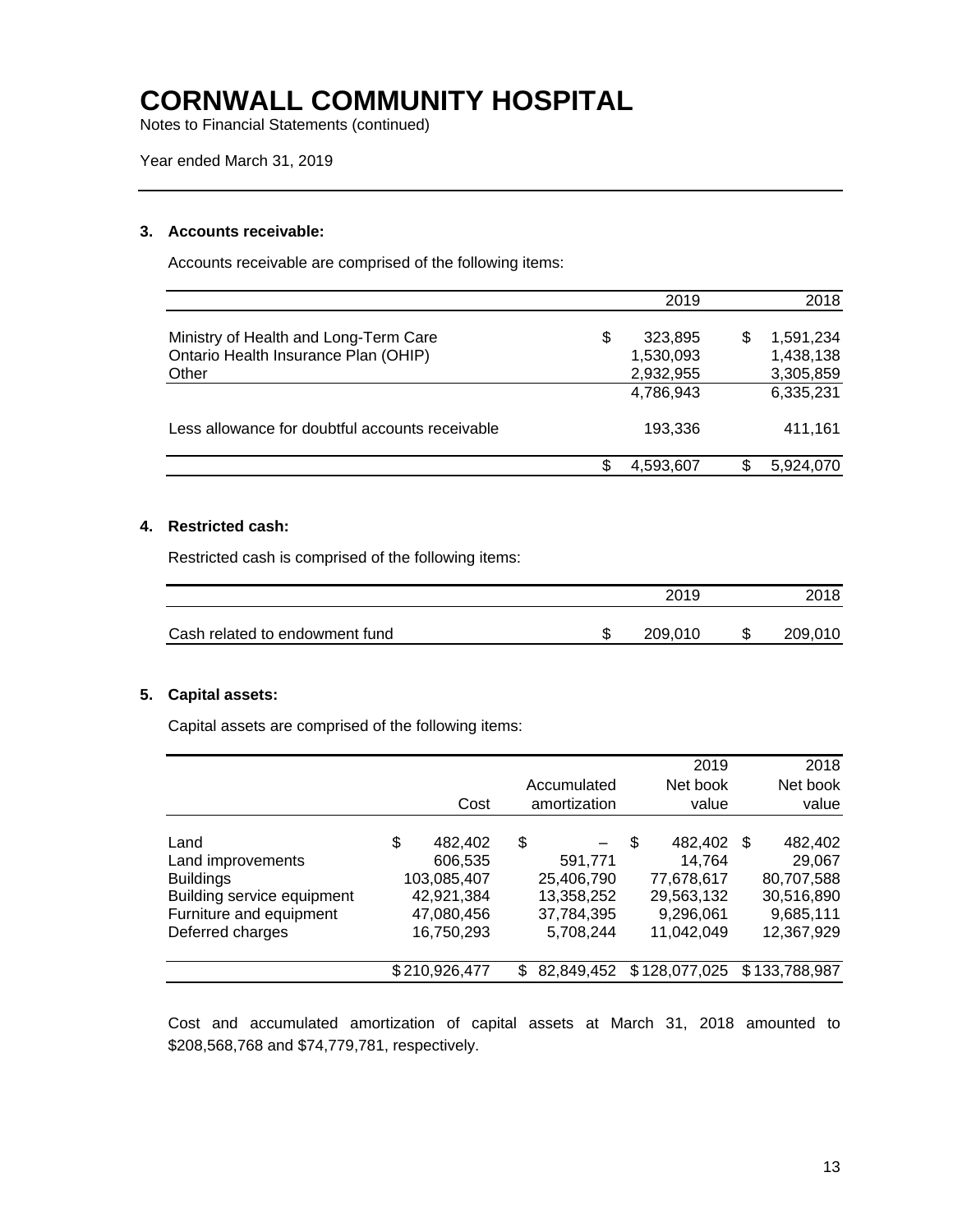Notes to Financial Statements (continued)

Year ended March 31, 2019

#### **6. Accounts payable and accrued liabilities:**

Accounts payable are comprised of the following items:

|                                                                                                                    | 2019                                          |     | 2018                                          |
|--------------------------------------------------------------------------------------------------------------------|-----------------------------------------------|-----|-----------------------------------------------|
| Salaries and wages<br>Vacation and banked time<br>Pay equity liability<br>Accounts payable and accrued liabilities | 6,103,821<br>1,205,089<br>28,250<br>8,436,167 | S   | 5,154,069<br>1,352,988<br>28,250<br>6,215,541 |
|                                                                                                                    | 15,773,327                                    | \$. | 12,750,848                                    |

#### **7. Employee future benefits:**

The Hospital provides extended health care, dental and life insurance to certain employees. An independent actuarial study of the post-retirement and post-employment benefits has been undertaken. The most recent valuation of employee future benefits was completed as at March 31, 2019. The next valuation of the plan is effective March 31, 2021.

The significant actuarial assumptions adopted in estimating the Hospital's accrued benefit obligation are as follows:

|                            | 2019  | 2018  |
|----------------------------|-------|-------|
|                            |       |       |
| Discount rate              | 3.18% | 3.37% |
| Salary increases           | 2.50% | 2.50% |
| Inflation                  | 2.00% | 2.00% |
| Dental benefits escalation | 2.50% | 2.50% |
| Health benefits escalation | 4.00% | 4.00% |

The continuity of the Hospital's accrued benefit obligation is as follows:

|                                                                                                           |   | 2019                                          |   | 2018                                        |
|-----------------------------------------------------------------------------------------------------------|---|-----------------------------------------------|---|---------------------------------------------|
| Accrued benefit obligation, opening balance                                                               | S | 6,665,854                                     | S | 6,185,109                                   |
| Current service costs<br>Interest on accrued benefit obligation<br>Benefits paid<br>Actuarial loss (gain) |   | 272,999<br>221,741<br>(373, 325)<br>(53, 862) |   | 329,185<br>220,175<br>(356, 482)<br>287,867 |
| Accrued benefit obligation, closing balance                                                               | S | 6,733,407                                     |   | 6,665,854                                   |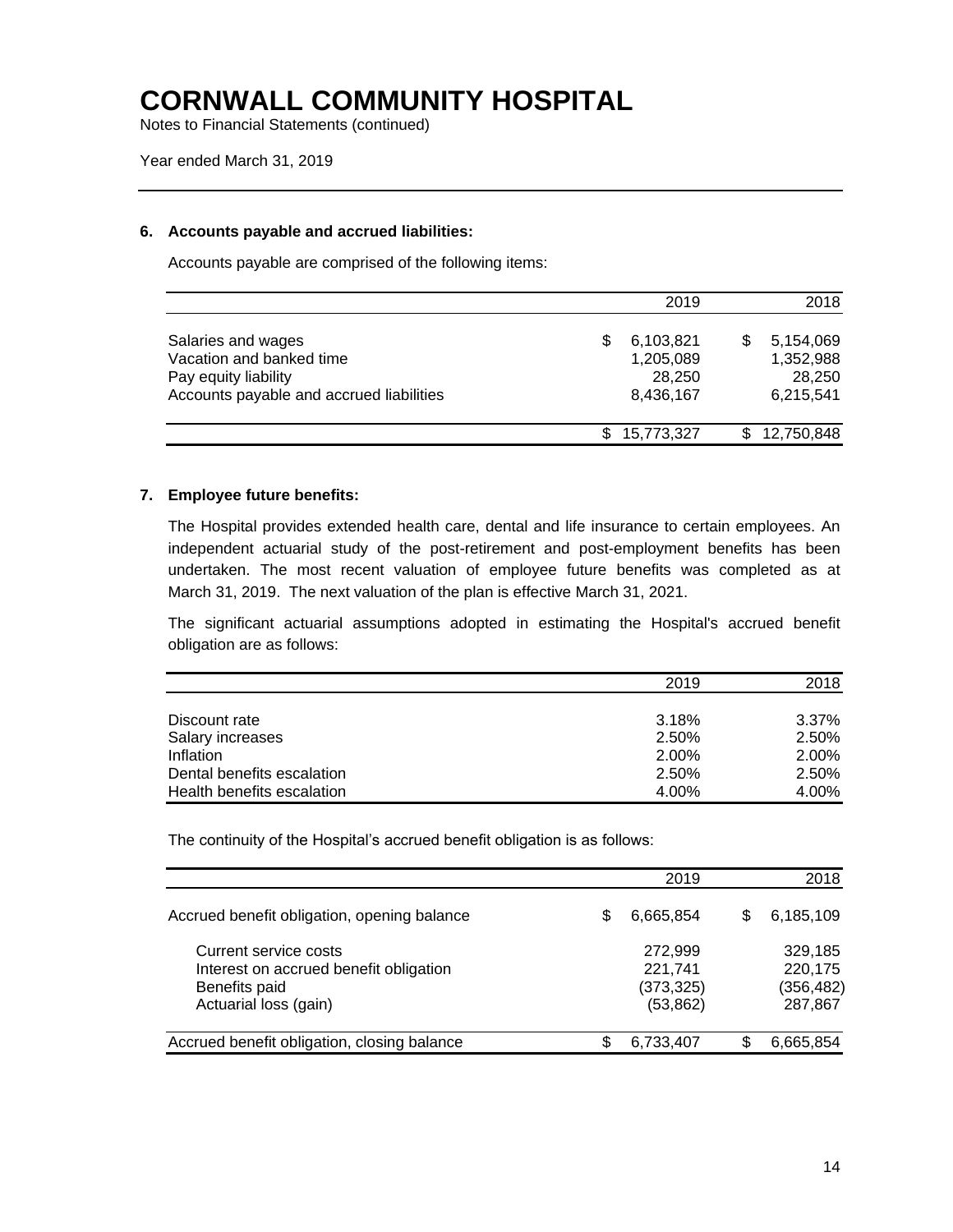Notes to Financial Statements (continued)

Year ended March 31, 2019

### **7. Employee future benefits (continued):**

Reconciliation of the accrued benefit obligation to the accrued benefit liability is as follows:

|                                                            | 2019                         |     | 2018                    |
|------------------------------------------------------------|------------------------------|-----|-------------------------|
| Accrued benefit obligation<br>Unamortized actuarial losses | \$<br>6,733,407<br>(403,093) | \$  | 6,665,854<br>(515, 538) |
| Accrued benefit liability                                  | 6,330,314                    |     | 6,150,316               |
| Less: current portion of benefit liability                 | 553,324                      |     | 583,856                 |
| Long-term portion of employee future benefits              | 5,776,990                    |     | 5,566,460               |
| Add: EORLA vested employees                                | 62,555                       |     | 88,310                  |
|                                                            | \$<br>5,839,545              | \$. | 5,654,770               |

### **8. Long-term debt:**

|                                                                                                                               | 2019            | 2018           |
|-------------------------------------------------------------------------------------------------------------------------------|-----------------|----------------|
| Fixed rate term loan bearing interest at 2.12%,<br>payable in blended monthly payments of<br>\$107,000, due November 27, 2023 | 6,473,000<br>\$ | 7,787,000<br>S |
| Fixed rate term loan bearing interest at 2.66%.<br>payable in blended month payments of<br>\$11,000, due December 18, 2041    | 4,395,000       | 4,533,000      |
|                                                                                                                               | 10.868.000      | 12.320.000     |
| Less current portion                                                                                                          | 1,480,000       | 1,452,000      |
|                                                                                                                               | S<br>9,388,000  | 10,868,000     |

The Hospital has entered into interest rate swap agreements to manage the volatility of interest rates. The maturity date of the interest rate swaps are the same as the maturity dates of the associated loans.

The fair value of the interest rate swaps at March 31, 2019 is in a net favorable position of \$42,834 which is recorded on the statement of financial position (2018 - \$247,677 net favourable position). The current year impact of the change in fair value of the interest rate swaps is an unrealized loss on the statement of remeasurement gains and losses of \$204,843 (2018 - \$304,282 unrealized gain).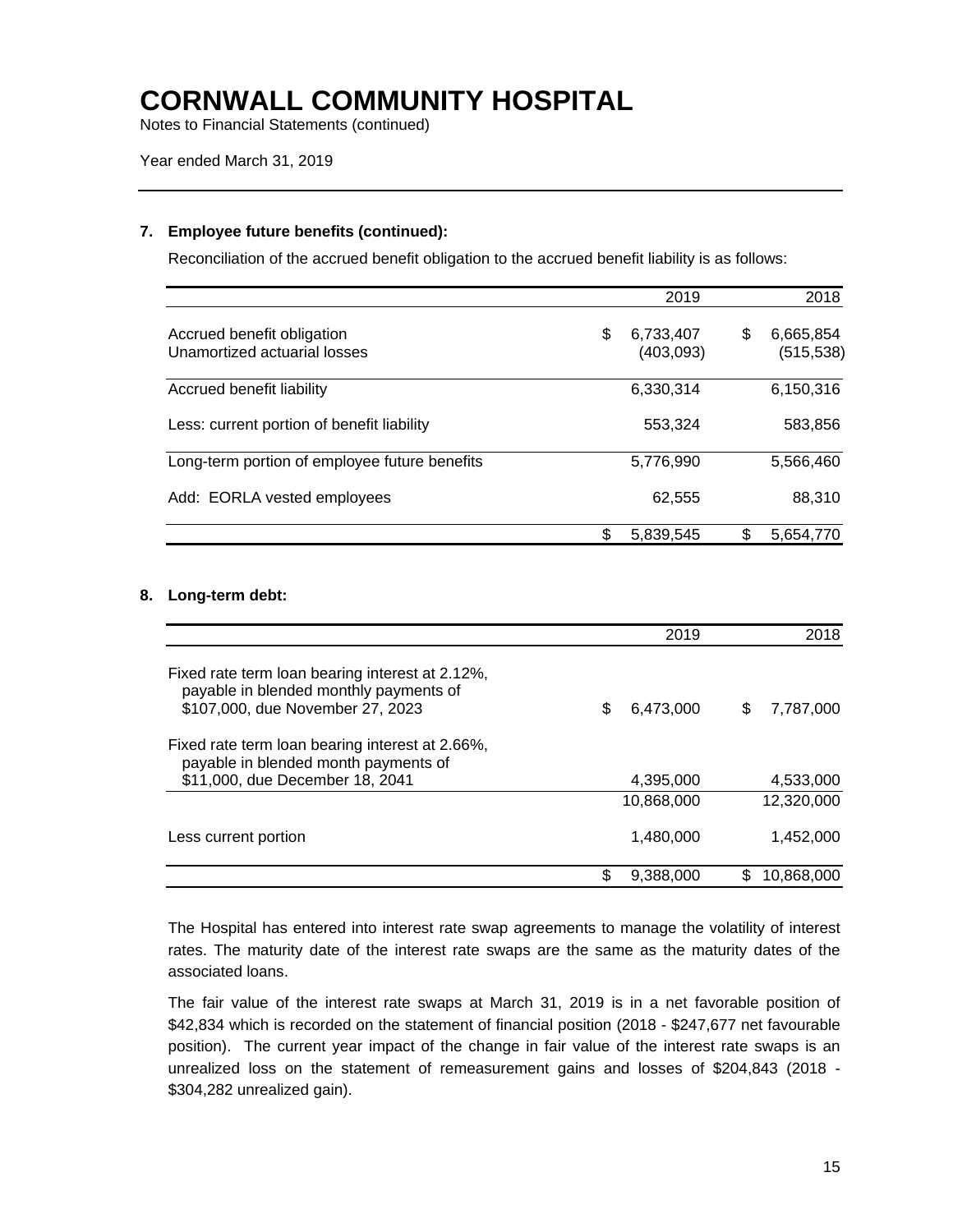Notes to Financial Statements (continued)

Year ended March 31, 2019

### **8. Long-term debt (continued):**

The fair value of the interest rate swaps has been determined using Level 3 of the fair value hierarchy. The fair value of interest rate swaps is based on broker quotes. Those quotes are tested for reasonableness by discounting estimated future cash flows based on the terms and maturity of each contract and using market interest rates for a similar instrument at the measurement date.

Future principal payments required on all long-term debt for the next five years and thereafter are as follows:

| 2020       | 1,480,000<br>\$  |
|------------|------------------|
| 2021       | 1,510,000        |
| 2022       | 1,540,000        |
| 2023       | 1,572,000        |
| 2024       | 1,119,000        |
| Thereafter | 3,647,000        |
|            | 10,868,000<br>\$ |
|            |                  |

### **9. Deferred contributions:**

Deferred capital contributions related to capital assets represent the unspent and unamortized amount of donations and grants received for the purchase of capital assets. The amortization of capital contributions is recorded as revenue in the statement of operations.

|                                                                                                                                  | 2019                                      | 2018                                        |
|----------------------------------------------------------------------------------------------------------------------------------|-------------------------------------------|---------------------------------------------|
| Balance, beginning of year<br>Additional donations and grants received<br>Less amounts amortized to revenue for the current year | \$116,665,823<br>1,155,229<br>(6,830,068) | \$116,338,716<br>7,480,750<br>(7, 153, 643) |
| Balance, end of year                                                                                                             | \$110,990,984                             | \$116,665,823                               |

The balance of deferred capital contributions related to capital assets consists of the following:

|                                                              | 2019          | 2018          |
|--------------------------------------------------------------|---------------|---------------|
| Unamortized capital contributions used<br>to purchase assets | \$110,990,984 | \$116,665,823 |
|                                                              |               |               |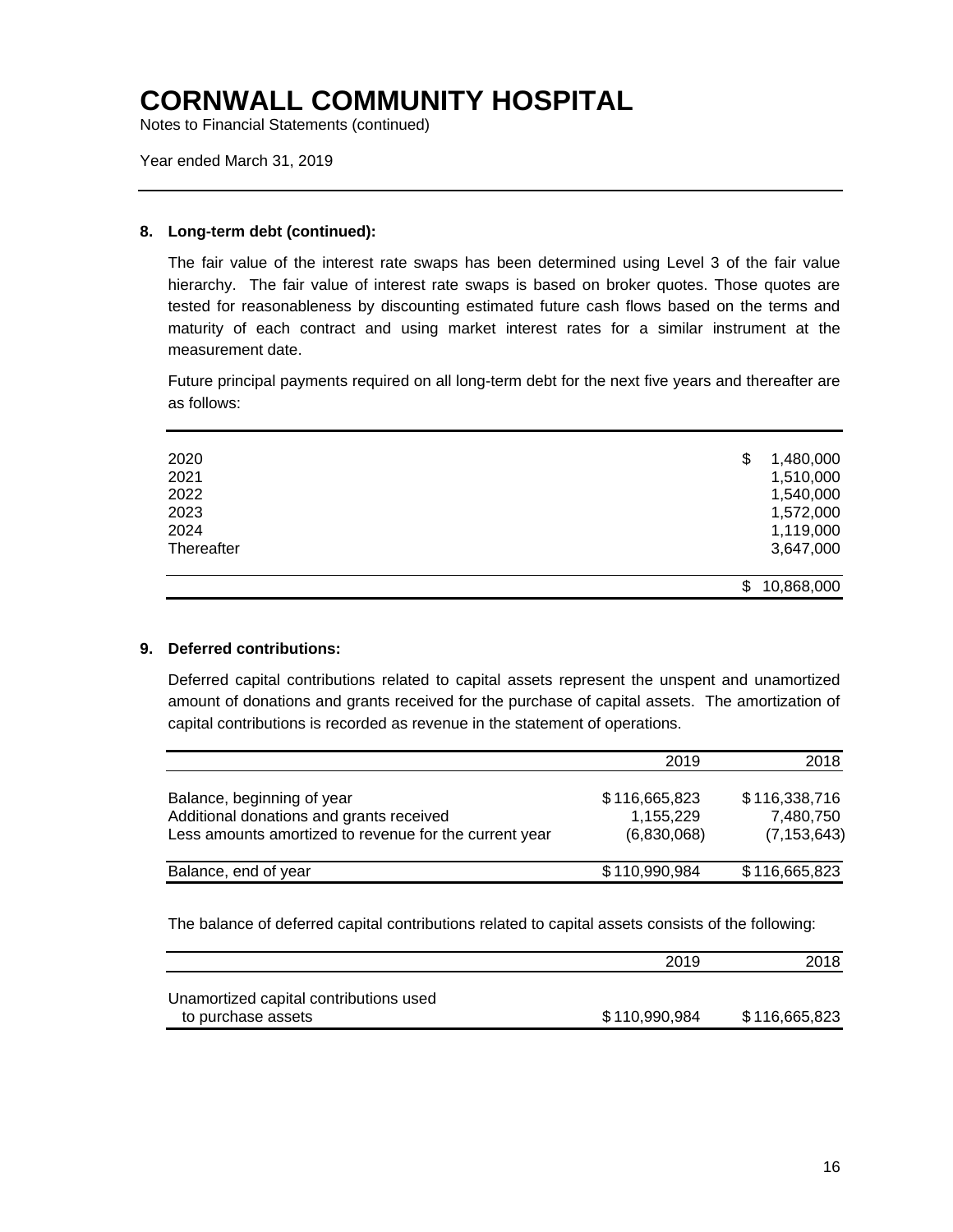Notes to Financial Statements (continued)

#### **10. Investment in capital assets:**

(a) Investment in capital assets is calculated as follows:

|                                                            | 2019                          | 2018                            |
|------------------------------------------------------------|-------------------------------|---------------------------------|
| Capital assets<br>Amounts financed by:                     | \$128,077,025                 | \$133,788,987                   |
| Deferred contributions on capital assets<br>Long-term debt | (110,990,984)<br>(10,868,000) | (116, 665, 823)<br>(12,320,000) |
|                                                            | 6,218,041                     | 4,803,164                       |

(b) Change in net assets investment in capital assets is calculated as follows:

|                                             | 2019              | 2018              |
|---------------------------------------------|-------------------|-------------------|
| Deficiency of revenue over expenses:        |                   |                   |
| Amortization of deferred contributions      | \$<br>6,830,068   | \$<br>7,153,643   |
| Amortization of capital assets              | (9,056,641)       | (10,020,757)      |
|                                             | \$<br>(2,226,573) | \$<br>(2,867,114) |
|                                             |                   |                   |
|                                             | 2019              | 2018              |
| Net change in investment in capital assets: |                   |                   |
| Purchase of capital assets                  | \$<br>3,344,679   | \$<br>2,357,908   |
| Amounts funded by deferred contributions    | (1, 155, 229)     | (7,480,750)       |
| Repayment of long-term debt                 | 1,452,000         | 1,423,000         |
|                                             | \$<br>3,641,450   | (3,699,842)       |

#### **11. Restrictions on net assets:**

The net assets for endowment purposes are subject to externally imposed restrictions stipulating that the principal be maintained intact. Investment income of \$4,260 (2018 - \$2,864) on the assets is used to offset costs incurred by the Hospital.

#### **12. Contingencies and commitments:**

(a) The nature of the Hospital's activities is such that there is usually litigation pending or in prospect at any time. With respect to claims at March 31, 2019, management believes the Hospital has valid defenses and appropriate insurance coverage in place. In the event any claims are successful, management believes that such claims are not expected to have a material effect on the Hospital's financial position.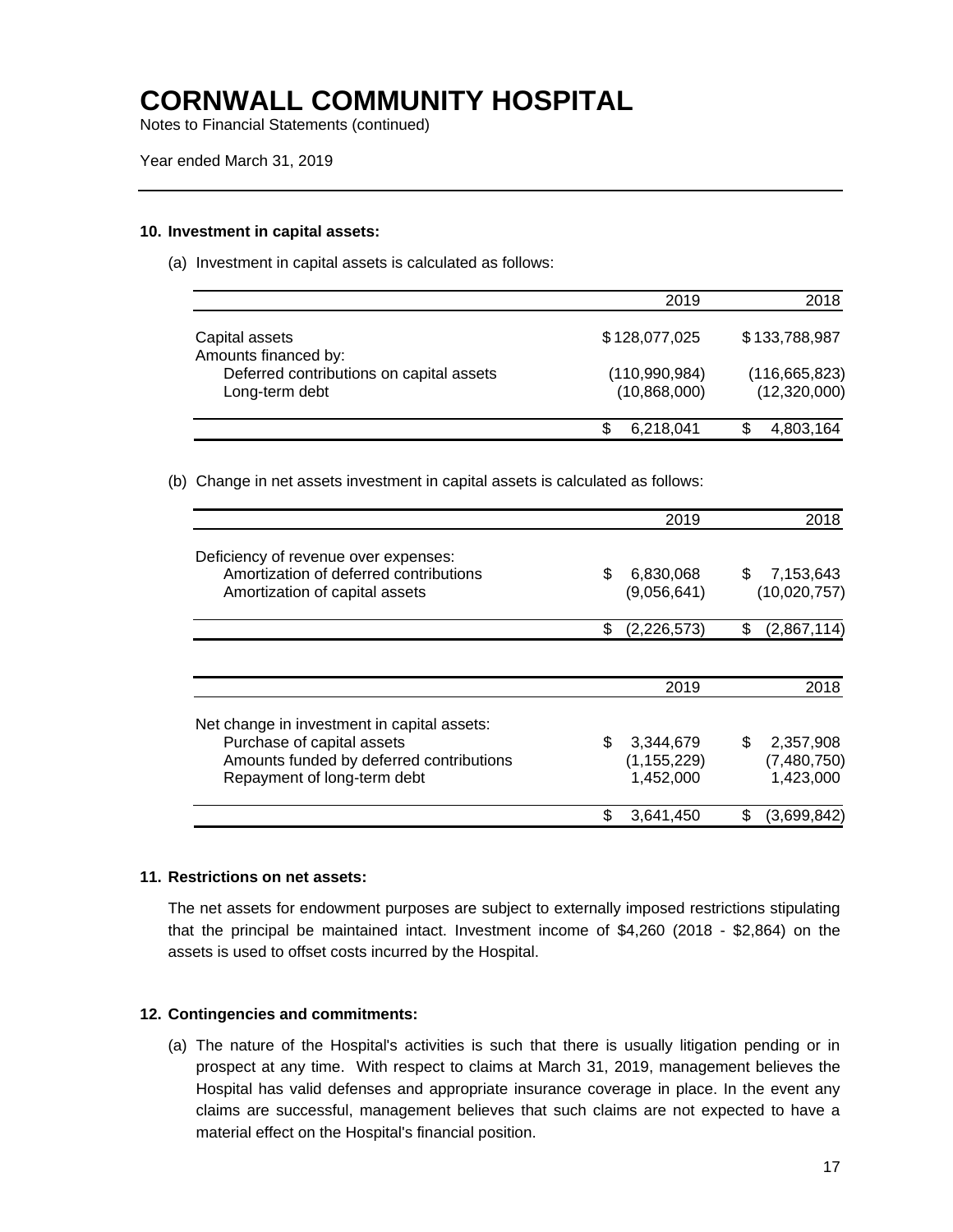Notes to Financial Statements (continued)

Year ended March 31, 2019

### **12. Contingencies and commitments (continued):**

(b) On July 1, 1987, a group of health care organizations, ("subscribers"), formed Healthcare Insurance Reciprocal of Canada ("HIROC"). HIROC is registered as a Reciprocal pursuant to Provincial Insurance Acts, which permits persons to exchange with other persons reciprocal contracts of indemnity insurance. HIROC facilitates the provision of liability insurance coverage of health care organizations in the provinces of Ontario, Manitoba, Saskatchewan and Newfoundland. Subscribers pay annual premiums, which are actuarially determined, and are subject to assessment for losses in excess of such premiums, if any, experienced by the group of subscribers for the years in which they were a subscriber. No such assessments have been made to March 31, 2019.

Since its inception in 1987, HIROC has accumulated an un-appropriated surplus, which is the total of premiums paid by all subscribers plus investment income less the obligation for claims reserves and expenses and operating expenses. Each subscriber which has an excess of premium plus investment income over the obligation for their allocation of claims reserves and expenses and operating expenses may be entitled to receive distributions of their share of the un-appropriated surplus at the time such distributions are declared by the Board of Directors of HIROC. There are no distributions receivables from HIROC as of March 31, 2019.

(c) Working capital:

The Hospital has received \$25,420,500 in one-time funding, at the rate of \$8,473,500 per year starting in 2012 and ended in 2015 to improve the working funds deficit position of the Hospital. In order to retain the funding, the Hospital must have an annual balanced budget, and the Hospital must contribute to improving the working fund deficit position to 0% by March 31, 2023.

#### **13. Pension costs:**

Substantially all of the employees of the Hospital are members of the Healthcare of Ontario Pension Plan (the "Plan"), which is a multi-employer defined benefit pension plan available to all eligible employees of the participating members of the Ontario Hospital Association. Contributions to the plan made during the year by the Hospital on behalf of its employees amounted to \$5,094,601 (2018 - \$4,847,995) and are included in the statement of operations.

Pension expense is based on Plan management's best estimates, in consultation with its actuaries, of the amount, required to provide a high level of assurance that benefits will be fully represented by fund assets at retirement, as provided by the Plan. The funding objective is for employer contributions to the Plan to remain a constant percentage of employees' contributions.

Variances between actuarial funding estimates and actual experience may be material and any differences are generally to be funded by the participating members. The Plan's 2018 Annual Report indicates the plan is fully funded at 121%.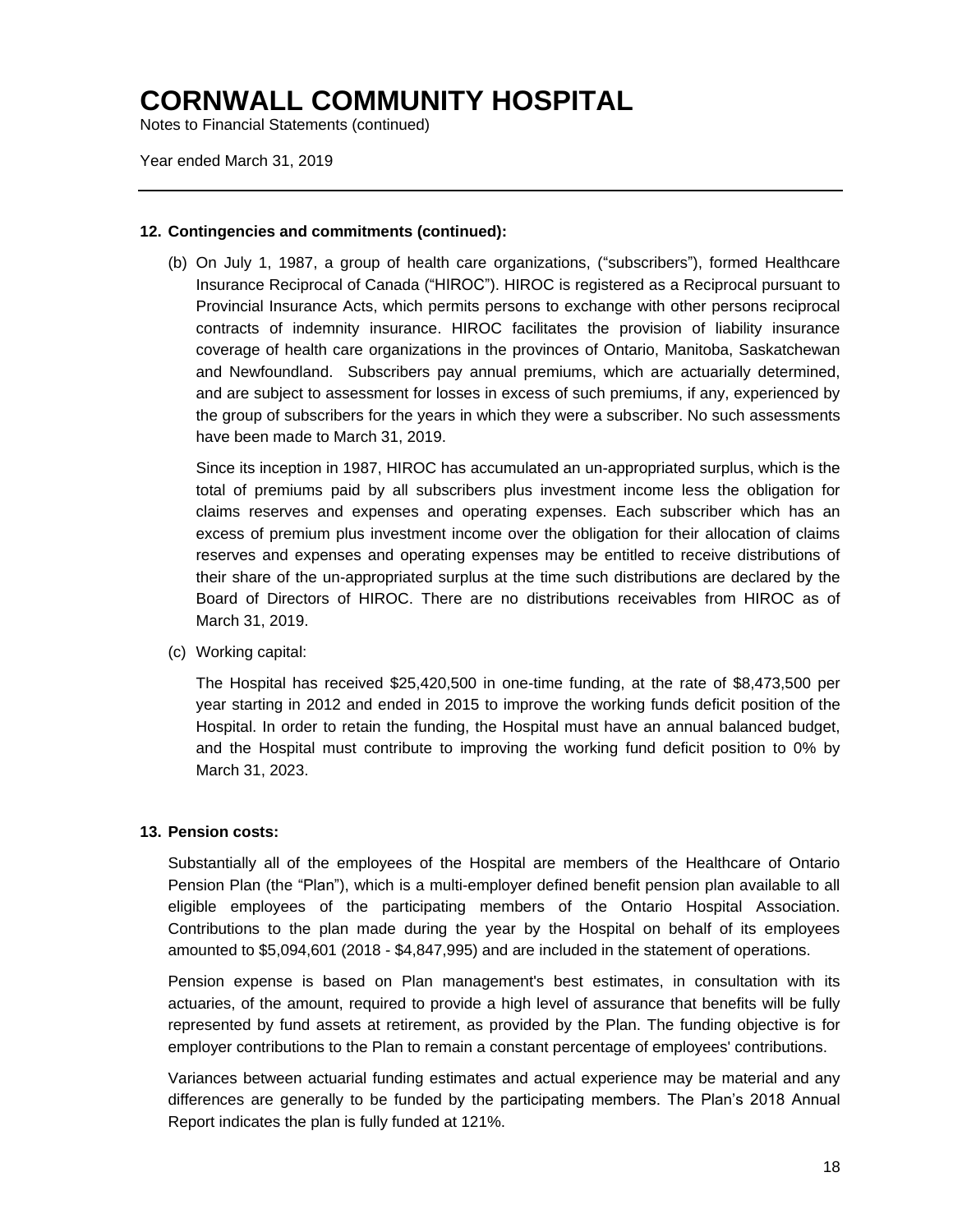Notes to Financial Statements (continued)

### **14. Net changes in non-cash working capital components relating to operations:**

|                                             |    | 2019      | 2018            |
|---------------------------------------------|----|-----------|-----------------|
| Decrease (increase) in current assets:      |    |           |                 |
| Accounts receivable                         | S  | 1,330,463 | \$<br>3,192,294 |
| Inventories                                 |    | (8,054)   | 124,881         |
| Prepaid expenses                            |    | (89, 429) | 11.118          |
| Increase (decrease) in current liabilities: |    |           |                 |
| Accounts payable and accrued liabilities    |    | 3,022,479 | (718, 543)      |
| Deferred revenue                            |    | 1,163,493 | 470,565         |
| Net change in non-cash working capital      | \$ | 5,418,952 | 3,080,315       |

#### **15. Related entities:**

(a) Cornwall Community Hospital Foundation:

The Hospital has an economic interest, but not control, in Cornwall Community Hospital Foundation (the "Foundation").

The Foundation is incorporated under the Canada Corporations Act and is a registered charity under the Income Tax Act. The Foundation's mandate is to raise funds for the Hospital's programs, medical equipment, expansion and renovation to enhance quality healthcare in the community.

The net assets and results of the operations of the Foundation are not included in the financial statements of the Hospital.

Related party transactions during the year not separately disclosed in the financial statements include an amount of \$396,644 (2018 - \$647,688) that has been received or receivable from the Foundation, which has been recorded as deferred contributions to be used to fund the purchase of equipment for the Hospital.

(b) Auxiliary to the Cornwall Community Hospital:

The net assets and results of the operations of the Auxiliary are not included in the financial statements of the Hospital.

The Hospital has an economic interest in the Auxiliary to the Cornwall Community Hospital by way of the Hospital holding resources that are used by the Auxiliary to produce revenue.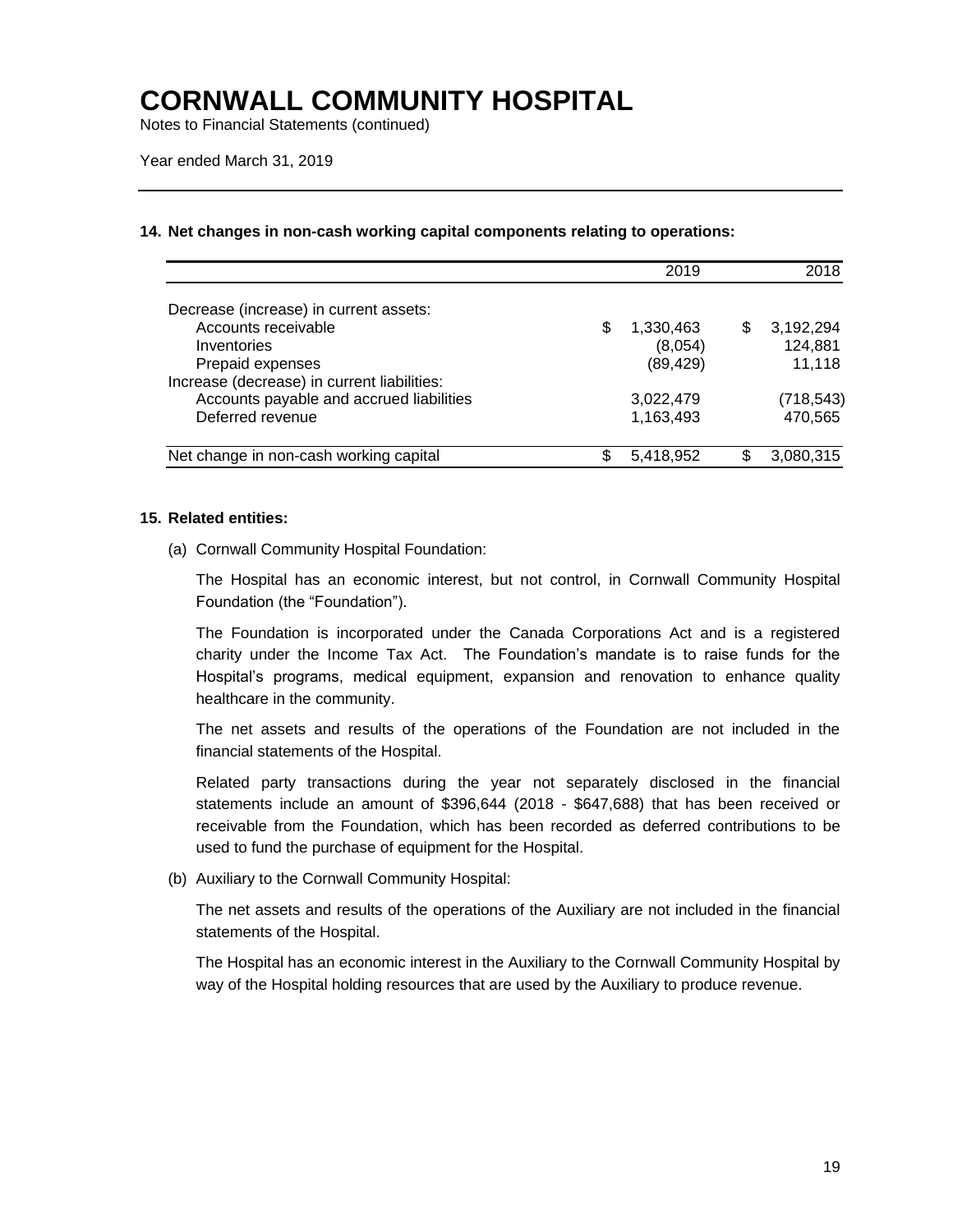Notes to Financial Statements (continued)

Year ended March 31, 2019

#### **15. Related entities (continued):**

(c) Eastern Ontario Regional Laboratory Association:

The Hospital has economic interest, but not control, in Eastern Ontario Regional Laboratory Association ("EORLA"). The net assets and results of the operations of EORLA are not included in the financial statements of the Hospital. Services in the amount of \$5,503,398 (2018 - \$5,438,965) were purchased from EORLA and are included in other supplies and expenses on the statement of operations. Expenses incurred at the Hospital for items such as salaries and supplies in the amount of \$117,921 (2018 - \$187,223) associated with lab testing are fully recoverable from EORLA, of which, \$19,220 (2018 - \$21,692) is included in accounts receivable as at March 31, 2019.

### **16. Financial risks and concentration of credit risk:**

(a) Credit risk:

Credit risk refers to the risk that counterparty may default on its contractual obligations resulting in a financial loss. The Hospital is exposed to credit risk with respect to the accounts receivable and cash.

The Hospital assesses, on a continuous basis, accounts receivable and provides for any amounts that are not collectible in the allowance for doubtful accounts. The maximum exposure to credit risk of the Hospital at March 31, 2019 is the carrying value of these assets.

The carrying amount of accounts receivable is valued with consideration for an allowance for doubtful accounts. The amount of any related impairment loss is recognized in the statement of operations. Subsequent recoveries of impairment losses related to accounts receivable are credited to the statement of operations. The balance of the allowance for doubtful accounts at March 31, 2019 is \$193,336 (2018 - \$411,161).

As at March 31, 2019, \$Nil (2018 - \$Nil) of trade accounts receivable were past due, but not impaired.

There have been no significant changes to the credit risk exposure from 2018.

(b) Liquidity risk:

Liquidity risk is the risk that the Hospital will be unable to fulfill its obligations on a timely basis or at a reasonable cost. The Hospital manages its liquidity risk by monitoring its operating requirements. The Hospital prepares budget and cash forecasts to ensure it has sufficient funds to fulfill its obligations.

Accounts payable and accrued liabilities are generally due within 60 days of receipt of an invoice.

There have been no significant changes to the liquidity risk exposure from 2018.